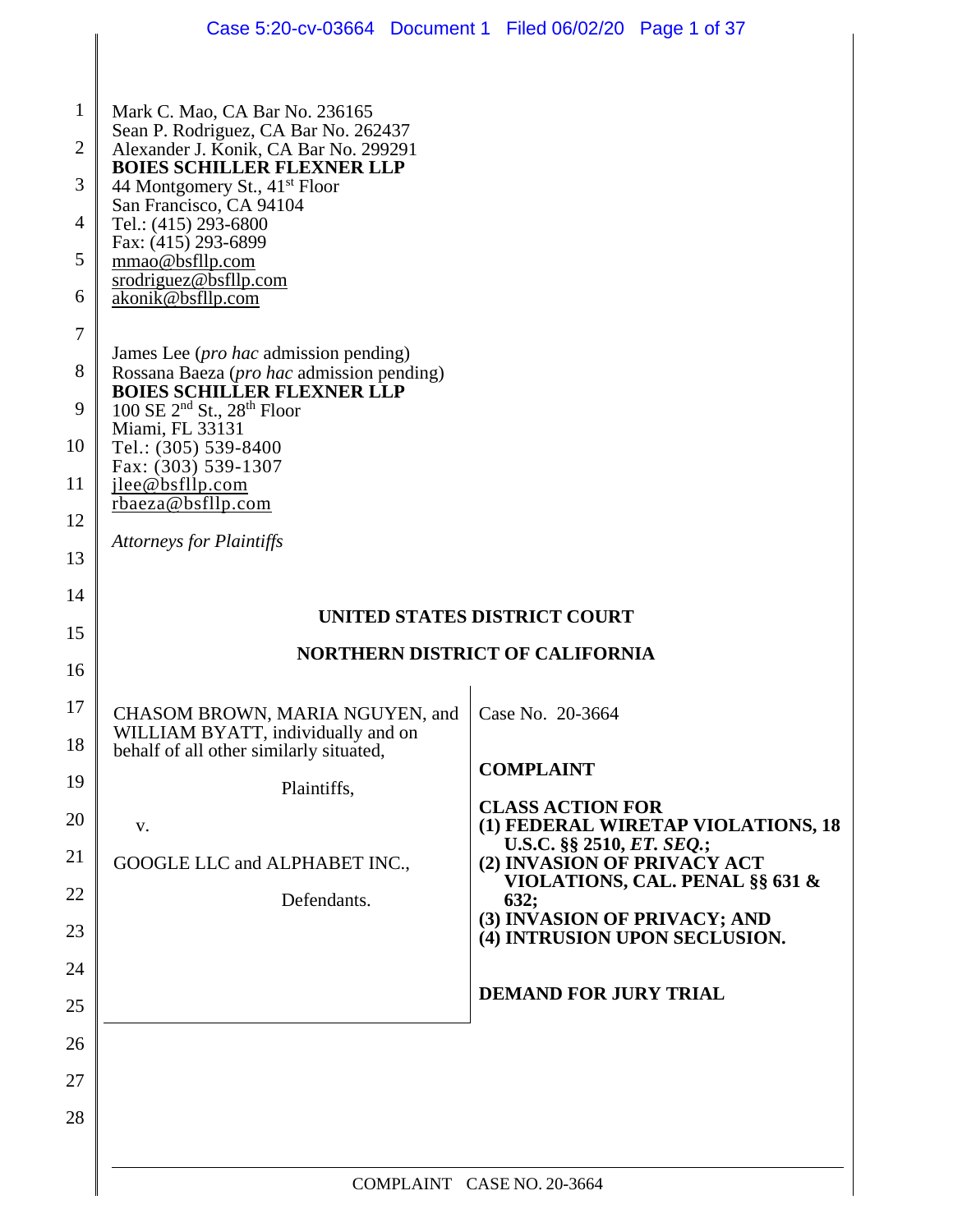# 1 2 3 4 5 6 7 8 9

#### **CLASS ACTION COMPLAINT**

Plaintiffs Chasom Brown, Maria Nguyen, and William Byatt, individually and on behalf of all others similarly situated, file this class action against defendants Google LLC and its parent company, Alphabet Inc. (collectively, "Google" or "Defendants"), and in support state the following:

#### **I. INTRODUCTION**

10 1. Protecting data privacy is critical in our rapidly modernizing society. People everywhere are becoming more aware (and concerned) that their personal communications are being intercepted, collected, recorded, or exploited for gain by technology companies they have come to depend on.

11 12 13 14 15 2. Well aware of consumers' legitimate and reasonable concerns over privacy, Google assured, and continues to assure, its consumers and users that they, and not Google, are "in control of what information [they] share with Google." Google further represents that "across our services, you can adjust our privacy settings to control what we collect and how your information is used." Nothing could be further from the truth.

16 17 18 19 20 3. As discussed in more detail below, Google tracks and collects consumer browsing history and other web activity data *no matter what* safeguards consumers undertake to protect their data privacy. Indeed, even when Google users launch a web browser with "private browsing mode" activated (as Google recommends to users wishing to browse the web privately), Google nevertheless tracks the users' browsing data and other identifying information.

21 22 23 24 25 26 27 28 4. Google accomplishes its surreptitious tracking through means that include: Google Analytics, Google Ad Manager, and various other application and website plug-ins, such as Google applications on mobile devices and the "Google Sign-In button" for websites. When an internet user visits a webpage or opens an app that uses such services (over 70% of all online publishers use such a service), Google receives detailed, personal information such as the user's IP address (which may provide geographic information), what the user is viewing, what the user last viewed, and details about the user's hardware*.* Google takes the data regardless of whether the user actually clicks on a Google-supported advertisement—or even knows of its existence. This means that billions of times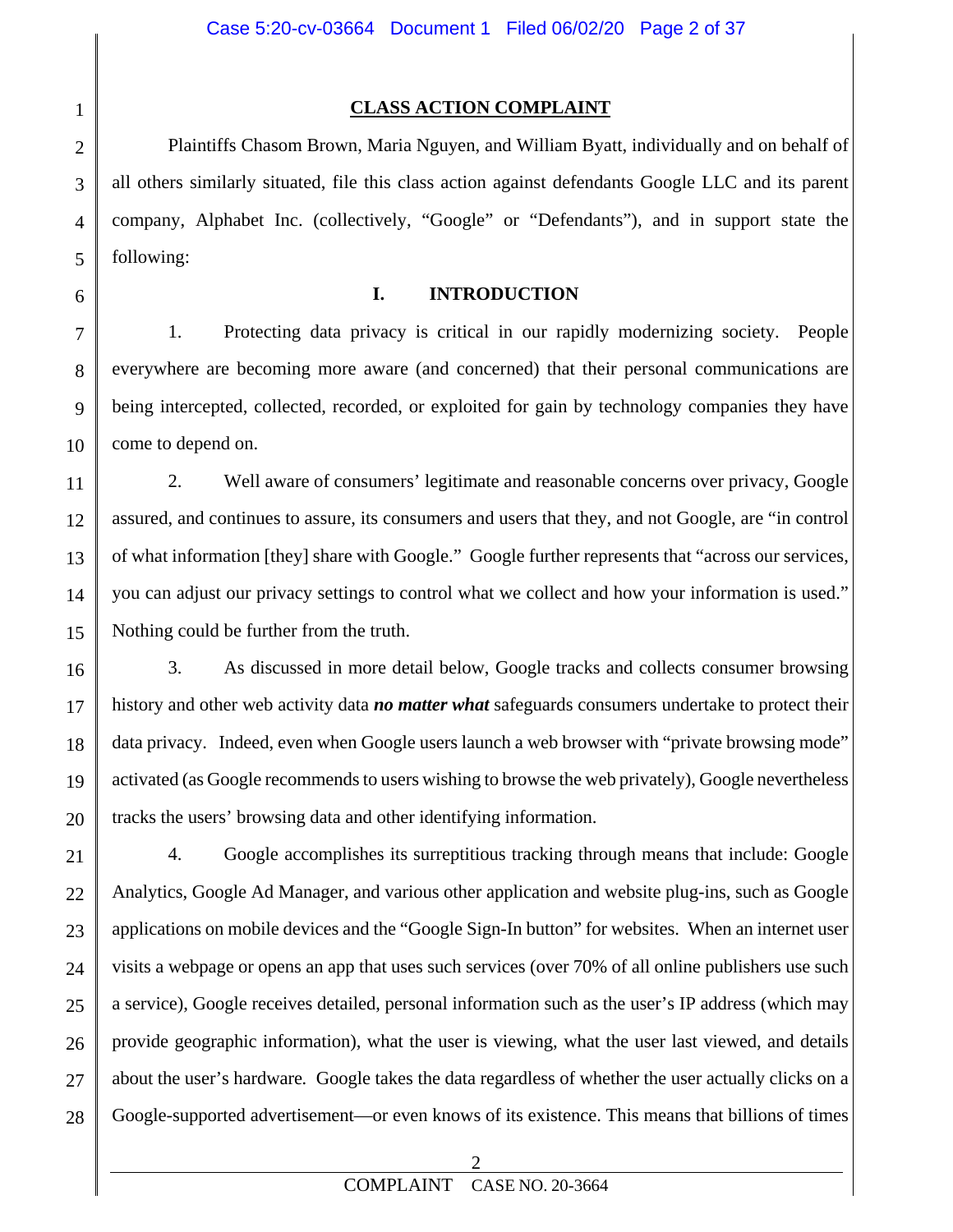a day, Google causes computers around the world to report the real-time internet communications of hundreds of millions of people to Google.

1

2

3 4 5 6 7 8 9 10 11 5. Google has anticipated that consumers are understandably concerned that Google is tracking their personal information and browsing history. To assuage them, Google promises consumers that they can "browse the web privately" and stay in "control of what information [users] share with Google." To prevent information from being shared with Google, Google recommends that its consumers need only launch a browser such as Google Chrome, Safari, Microsoft Edge, or Firefox in "private browsing mode." Both statements are untrue. When users undertake either—or both—of the aforementioned steps, Google continues to track, collect, and identify their browsing data in real time, in contravention of federal and state laws on wiretapping and in violation of consumers' rights to privacy.

12 13 14 15 16 17 18 19 20 21 22 6. Google's practices infringe upon users' privacy; intentionally deceive consumers; give Google and its employees power to learn intimate details about individuals' lives, interests, and internet usage; and make Google "one stop shopping" for any government, private, or criminal actor who wants to undermine individuals' privacy, security, or freedom. Through its pervasive data tracking business, Google knows who your friends are, what your hobbies are, what you like to eat, what movies you watch, where and when you like to shop, what your favorite vacation destinations are, what your favorite color is, and even the most intimate and potentially embarrassing things you browse on the internet—regardless of whether you follow Google's advice to keep your activities "private." Indeed, notwithstanding consumers' best efforts, Google has made itself an unaccountable trove of information so detailed and expansive that George Orwell could never have dreamed it.

23 24 25 26 27 28 7. Google must be held accountable for the harm it has caused to its users in order to ensure it cannot continue to engage in the covert and unauthorized data collection from virtually every American with a computer or phone. This action arises from Google's unlawful and intentional interception and collection of individuals' confidential communications without their consent, even when those individuals expressly follow Google's recommendations to prevent the tracking or collection of their personal information and communications. Beyond the California Constitution,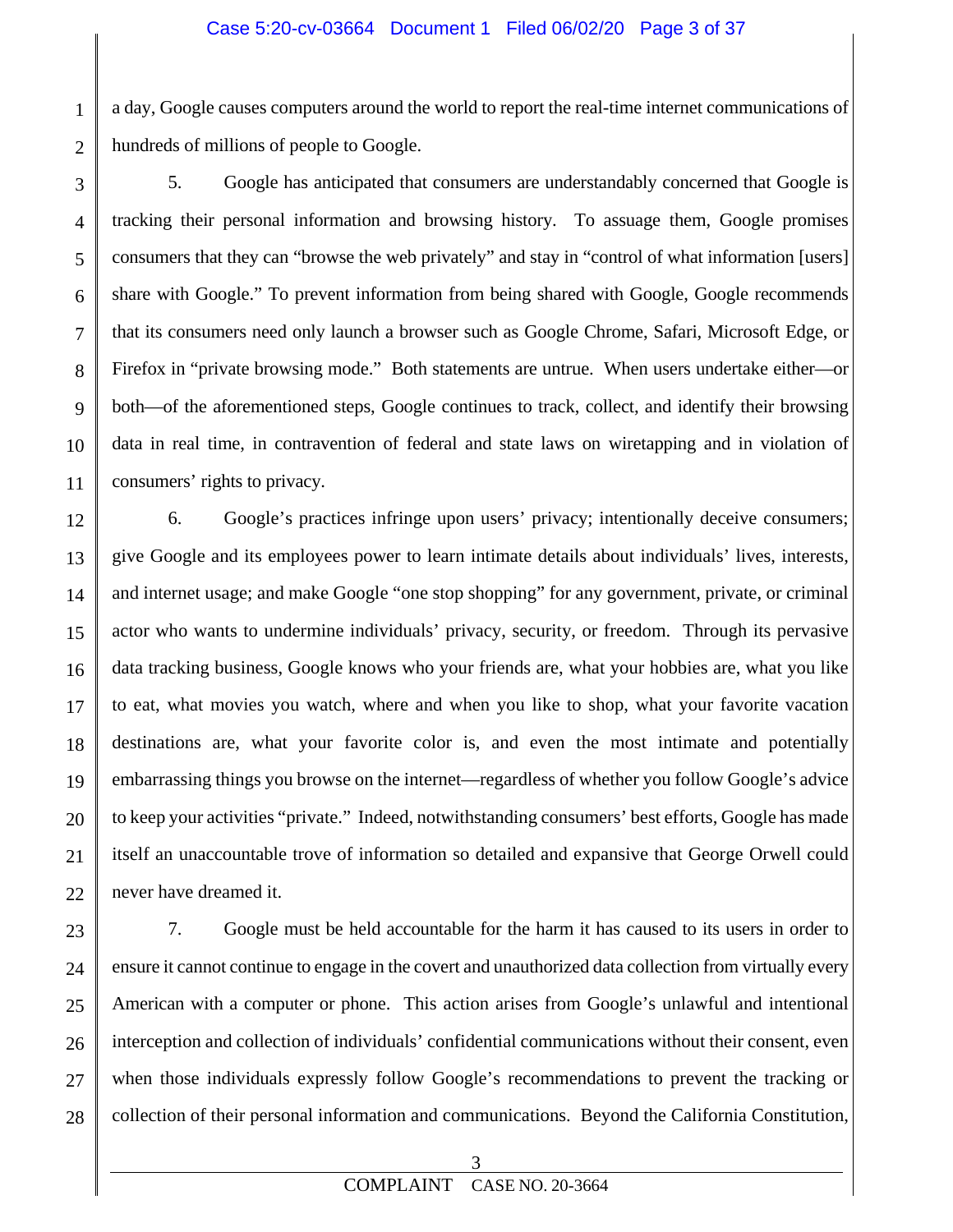#### Case 5:20-cv-03664 Document 1 Filed 06/02/20 Page 4 of 37

1 2 3 4 5 federal and state privacy laws recognize individuals' reasonable expectations of privacy in confidential communications under these circumstances. Federal privacy laws prohibit unauthorized interception, access, and use of the contents in electronic communications. California law similarly prohibits, among other things, eavesdropping, recording, and sharing of confidential communications without the consent of all parties to the communication.

6 7 8 9 10 11 8. Plaintiffs are Google subscribers whose internet use was tracked by Google between June 1, 2016 and the present (the "Class Period"), while browsing the internet from a browser in "private browsing mode." They bring federal and California state law claims on behalf of other similarly-situated Google subscribers in the United States (the "Class") arising from Google's knowing and unauthorized interception and tracking of users' internet communications and activity, and knowing and unauthorized invasion of consumer privacy.

#### **II. THE PARTIES**

13 14 9. Plaintiff Mr. Chasom Brown ("Brown") is an adult domiciled in Los Angeles, California. Brown had an active Google account during the entire Class Period.

15 16 10. Plaintiff Ms. Maria Nguyen ("Nguyen") is an adult domiciled in Los Angeles, California. Nguyen had an active Google account during the entire Class Period.

17 18 11. Plaintiff Mr. William Byatt ("Byatt") is an adult domiciled in Florida. Byatt had an active Google account during the entire Class Period.

19 20 21 22 23 12. Defendant Google is a Delaware limited liability company with a principal place of business at what is officially known as The Googleplex, 1600 Amphitheatre Parkway, Mountain View, California 94043. Google regularly conducts business throughout California and in this judicial district. Google is one of the largest technology companies in the world and conducts product development, search, and advertising operations in this district.

- 24 ///
- 25 ///

- 26 ///
- 27 ///
- 28 ///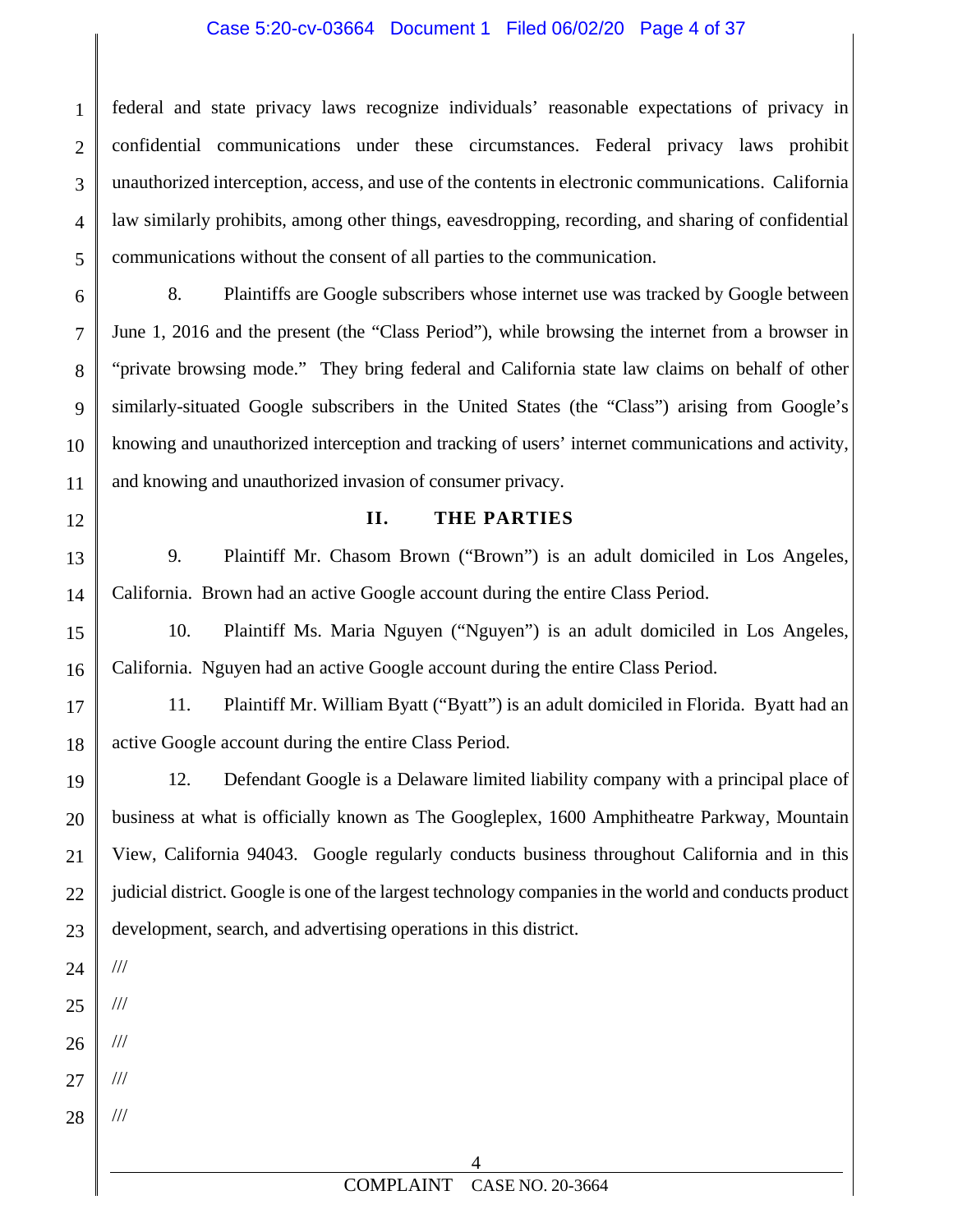#### Case 5:20-cv-03664 Document 1 Filed 06/02/20 Page 5 of 37

1 2 3 4 5 13. Defendant Alphabet Inc. is a Delaware corporation, organized and existing under the laws of the State of Delaware, with its principal place of business at what is officially known as The Googleplex, 1600 Amphitheatre Parkway, Mountain View, California 94043. Alphabet Inc. is the parent holding company of Google LLC. Alphabet Inc. owns all the equity interests in Google  $LLC.$ <sup>[1](#page-4-0)</sup>

6

25

 $\overline{a}$ 

#### **III. JURISDICTION AND VENUE**

7 8 9 10 14. This Court has personal jurisdiction over Defendants because their principal place of business is in California. Additionally, Defendants are subject to specific personal jurisdiction in this State because a substantial part of the events and conduct giving rise to Plaintiffs' and the Class' claims occurred in this State.

11 12 13 15. This Court has subject matter jurisdiction over the federal claims in this action, namely the Federal Wiretap Act, 18 U.S.C. § 2511 (the "Wiretap Act") pursuant to 28 U.S.C. § 1331.

14 15 16 17 16. This Court has subject matter jurisdiction over this entire action pursuant to the Class Action Fairness Act ("CAFA"), 28 U.S.C. § 1332(d), because this is a class action in which the amount in controversy exceeds \$5,000,000, and at least one member of the class is a citizen of a state other than California or Delaware.

18 19 20 17. This Court also has supplemental jurisdiction over the state law claims in this action pursuant to 28 U.S.C. § 1367 because the state law claims form part of the same case or controversy as those that give rise to the federal claims

21 22 23 24 18. Venue is proper in this District because a substantial portion of the events and actions giving rise to the claims in this matter took place in this judicial District. Furthermore, Defendants Alphabet Inc. and Google LLC are headquartered in this District and subject to personal jurisdiction in this District.

<span id="page-4-0"></span><sup>26</sup> 27 28 <sup>1</sup> During the 2015 reorganization, certain of Google LLC's business segments were spun off and separated into independent entities under the ownership of Alphabet Inc. At various times during the Class Period, certain of the business segments re-merged with Google LLC under one corporate structure. Accordingly, Alphabet Inc. and Google LLC both have been named as defendants in order to ensure all corporate entities who may be found liable for any portion of the alleged wrongdoing are part of this lawsuit.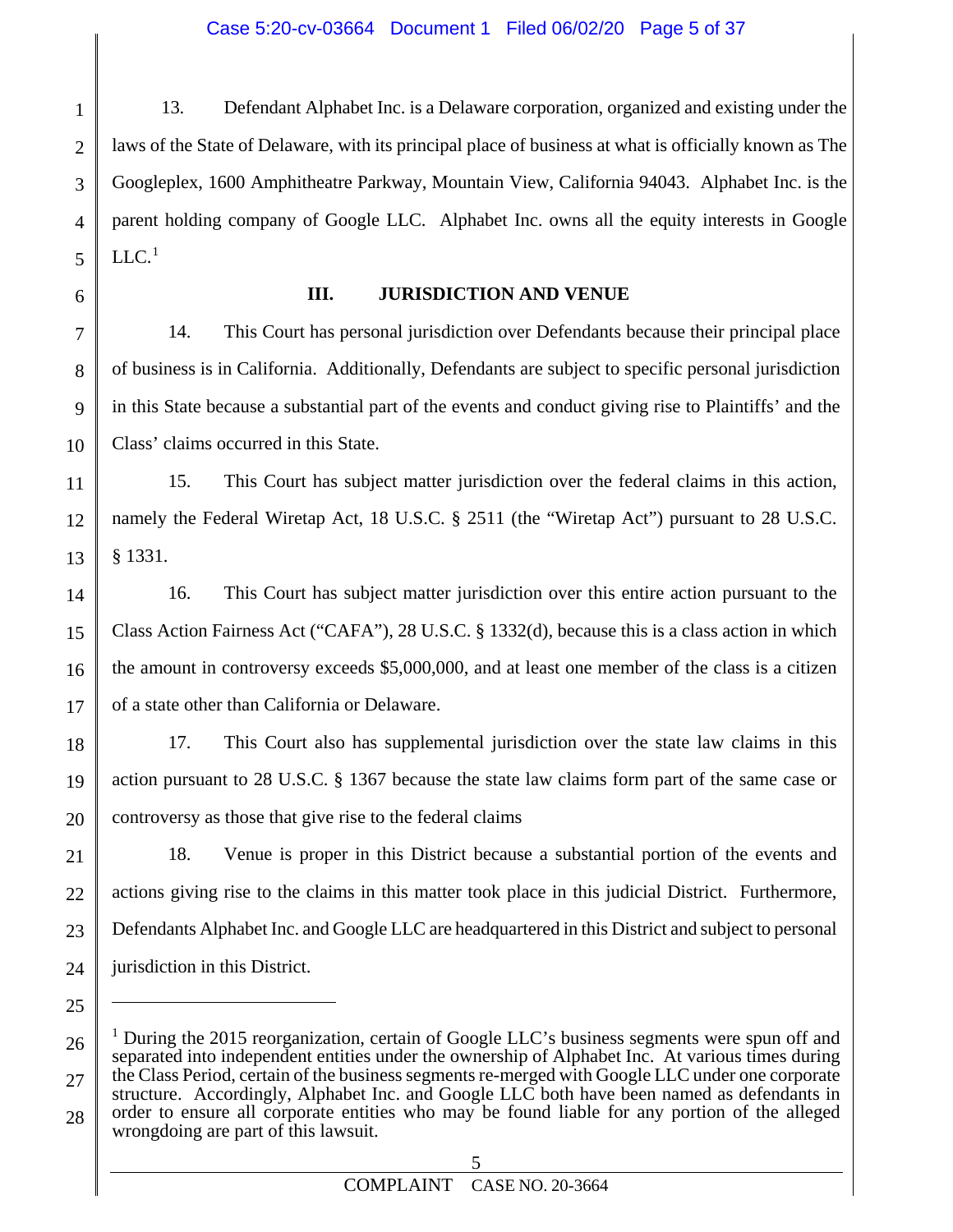19. Intradistrict Assignment. A substantial part of the events and conduct which give rise to the claims herein occurred in Santa Clara County.

1

2

3

4

5

6

7

8

9

#### **IV. FACTUAL ALLEGATIONS A. Google's Persistent Tracking Through Its Analytics and Ad Manager Products**

20. Over 70% of online websites and publishers on the internet (altogether "Websites") utilize Google's website visitor-tracking product, "Google Analytics." Google Analytics is a "freemium" service Google makes available to Websites that provides data analytics and attribution about the origins of a Website's traffic, demographics, frequency, browsing habits on the Website, and other data about visitors.

10 11 12 13 14 21. Google Analytics is "free" to implement, but the associated data and attribution reports come at a price tag when Websites want more specific information. Websites can obtain free general reports with pseudo-anonymous data regarding visitors. To obtain more specific and granular data about visitors, Websites must pay a substantial fee, such as by paying for Google's DV360, Ad Hub, or Google Audience products.

15 16 17 18 19 20 21 22 23 22. To implement Google Analytics, Google asks that Websites embed Google's own custom code into their existing webpage code. When a consumer visits a Website, his or her browser communicates a request to the Website's servers to send the computer script to display the Website. This communication and request for content from the consumer is often referred to as a HTTP GET request, to which the Website's servers respond with the computer code script to display the contents of the Website. The consumer's browser then begins to read Google's custom code along with the Website's own code when loading the Website from the Website's server. Two sets of code are thus automatically run as part of the browser's attempt to load and read the Website pages—the Website's own code, and Google's embedded code.

24 25 26 27 28 23. Google designed its Analytics code such that when it is run, Google causes the user's browser to send his or her personal information to Google and its servers in California, such as the user's IP address, URL address and particular page of the Website that is being visited, and other information regarding the user's device and browser. This is almost always done without the user's knowledge, in response to the consumer's request for information from the Website's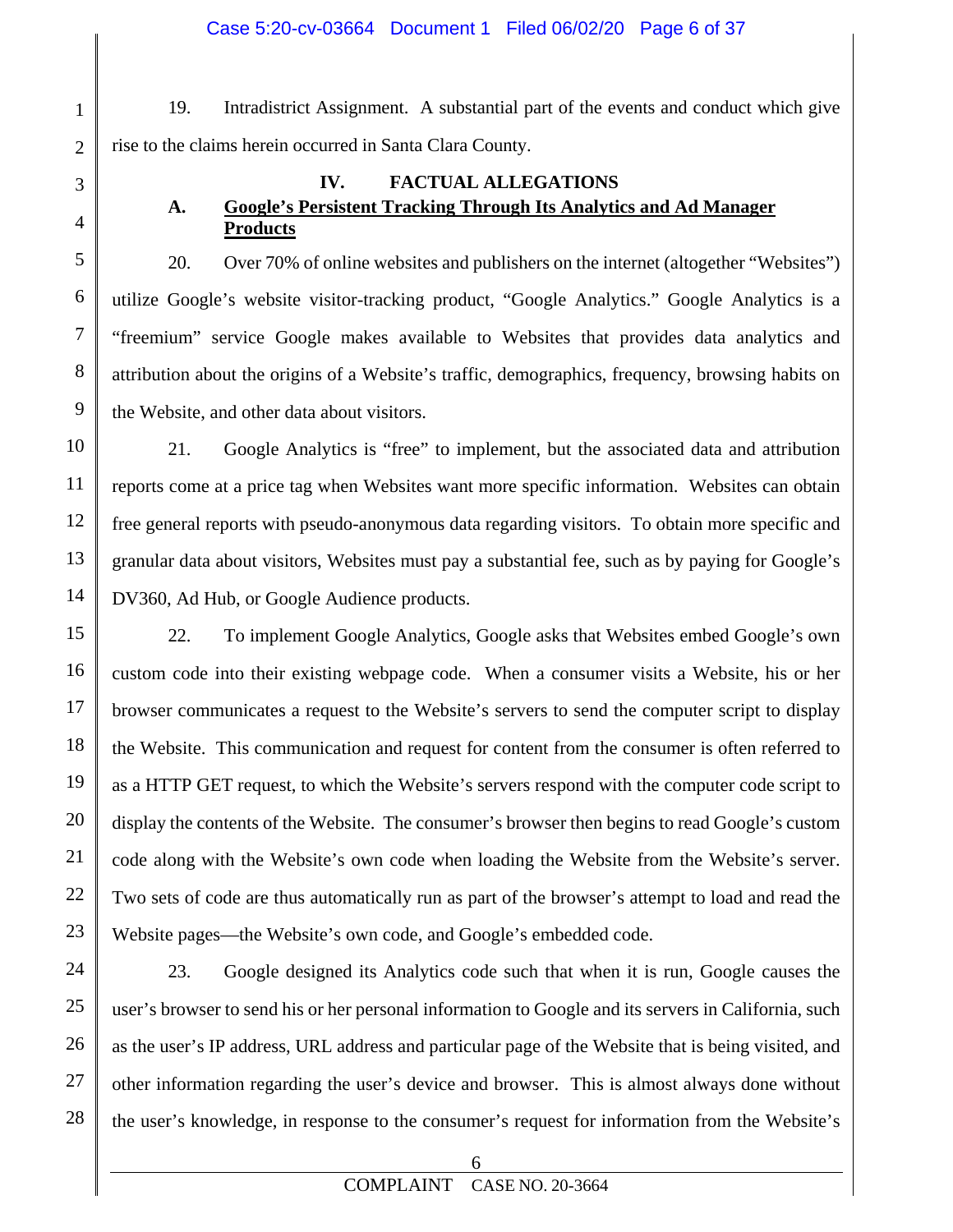#### Case 5:20-cv-03664 Document 1 Filed 06/02/20 Page 7 of 37

1 2 3 4 server. Google does not require that Websites disclose upfront that Google is collecting the visitors' information regardless of what they do, and as further discussed below, Google does not tell its users which websites implement Google Analytics. There is no effective way for consumers to avoid Google Analytics.

5 24. This practice allows Google to intercept, track, and collect more communications that reveal personal and consumer data than any company in the world. Since more than 70% of Websites use Google Analytics, Google is able to track a staggering amount of personal and consumer data online in real time. With virtually every click of the mouse to initiate a consumer's request, Google intercepts a signal and sends it to its own servers. Those signals contain consumers' personal viewing information and requests, which Google collects, reads, analyzes the contents of, and organizes based on consumers' prior histories. Google then uses the personal information obtained through this routine practice of interception to advance its business interests.

25. In addition to Google Analytics, over 70% of online publishes utilize another Google tracking and advertising product, called "Google Ad Manager" (formerly known as "DoubleClick For Publishers" or "DFP").

26. Like Google Analytics, Google Ad Manager requires Google code to be embedded into the Website's code, which is also run automatically whenever a user's browser loads the Website, as part of the consumer's request for the contents of the Website from the Website servers. The code essentially tells the browser what Google advertisements to display along with the Website's actual content, so that ads are served on behalf of Google's advertising customers.

27. In addition to serving ads, however, the Ad Manager code also causes users' browsers to send their personal information to Google and its servers in California, allowing Google to track visitors and traffic in much the same way as Google Analytics. To display a webpage with an ad served by Ad Manager, Google's code again extracts the visitor's IP address, browser and device information, the URL page, and content the visitor's device is displaying in real time*.* This occurs every time a user opens a Website containing the Google Ad Manager code. As with Google Analytics, Google does not require that Websites disclose upfront that Google is collecting the visitors' information regardless of what they do, and as further discussed below,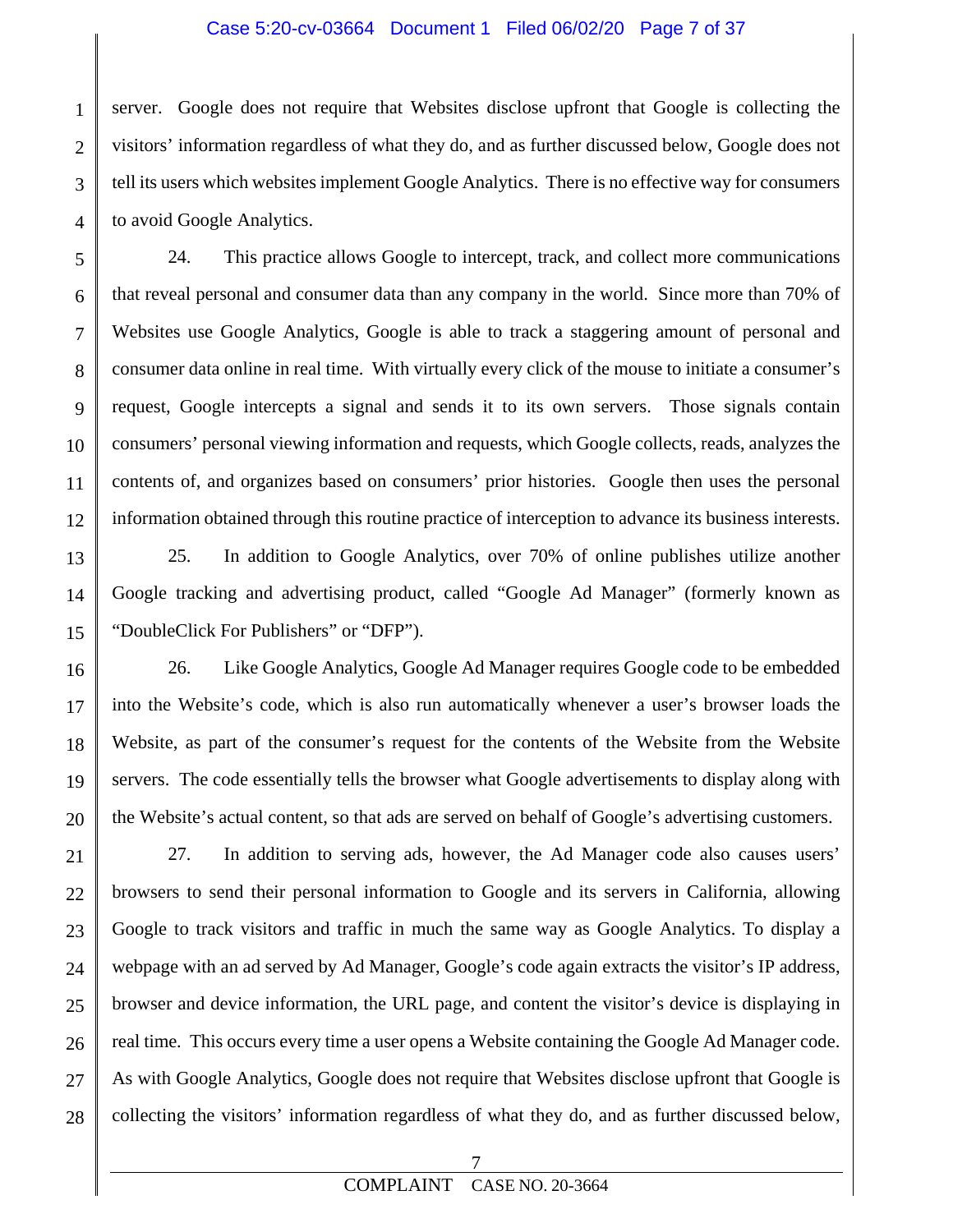1 2 Google does not tell its users which websites implement Google Ad Manager. There is no effective way for consumers to avoid Google Ad Manager.

28. Thus, unbeknown to most consumers, Google constantly tracks what they request and read, click by click and page by page, in real time. $2$ 

5

3

4

### **B. Google's Misrepresentations About Data Privacy**

6 7 8 9 10 11 12 29. Over the last few years, the public, legislators, and courts have become increasingly aware of online threats to consumer privacy—including threats posed by powerful technology companies that have become household names. Google has responded by giving users the false impression that they can prevent Google from tracking their browsing history and collecting their personal data online. In Google's Privacy Policy, Google makes numerous assurances about how users can "control" the information users share with Google, and that they can surf the web anonymously and without their communications with websites being intercepted.

13

14

15

16

17

18

19

20

21

22

23

 $\overline{a}$ 

30. Google's Privacy Policy explicitly states that "you can adjust your privacy settings to control what we collect and how your information is used."

on Google or watching YouTube videos. You can also choose to browse the web privately using Chrome in Incognito mode. And across our services, you can adjust your privacy settings to control what we collect and how your information is used.

31. On the "Go to My Activity" page of the Privacy Policy, Google reiterates that "My Activity allows you to review and *control data that's created when you use Google services,* like searches you've done."

<span id="page-7-0"></span><sup>24</sup> 25 26 27 28  $2$  The technical explanation is that when an individual internet user visits a web page, his or her browser sends a message called a "GET request" to the web page's server. The GET request serves two purposes: it first tells the website what information is being requested and then instructs the website to send the information back to the user. The GET request also transmits a referer header containing the personally-identifiable URL information. Typically, this communication occurs only between the user's web browser and the third-party website. On websites with Google code such as Google Analytics and Ad Manager, however, Google's code directs the user's browser to copy the referer header from the GET request and then send a separate but identical GET request and its associated referer header to Google's server. It is through this duplication and collection of GET requests that Google compiles users' browsing histories.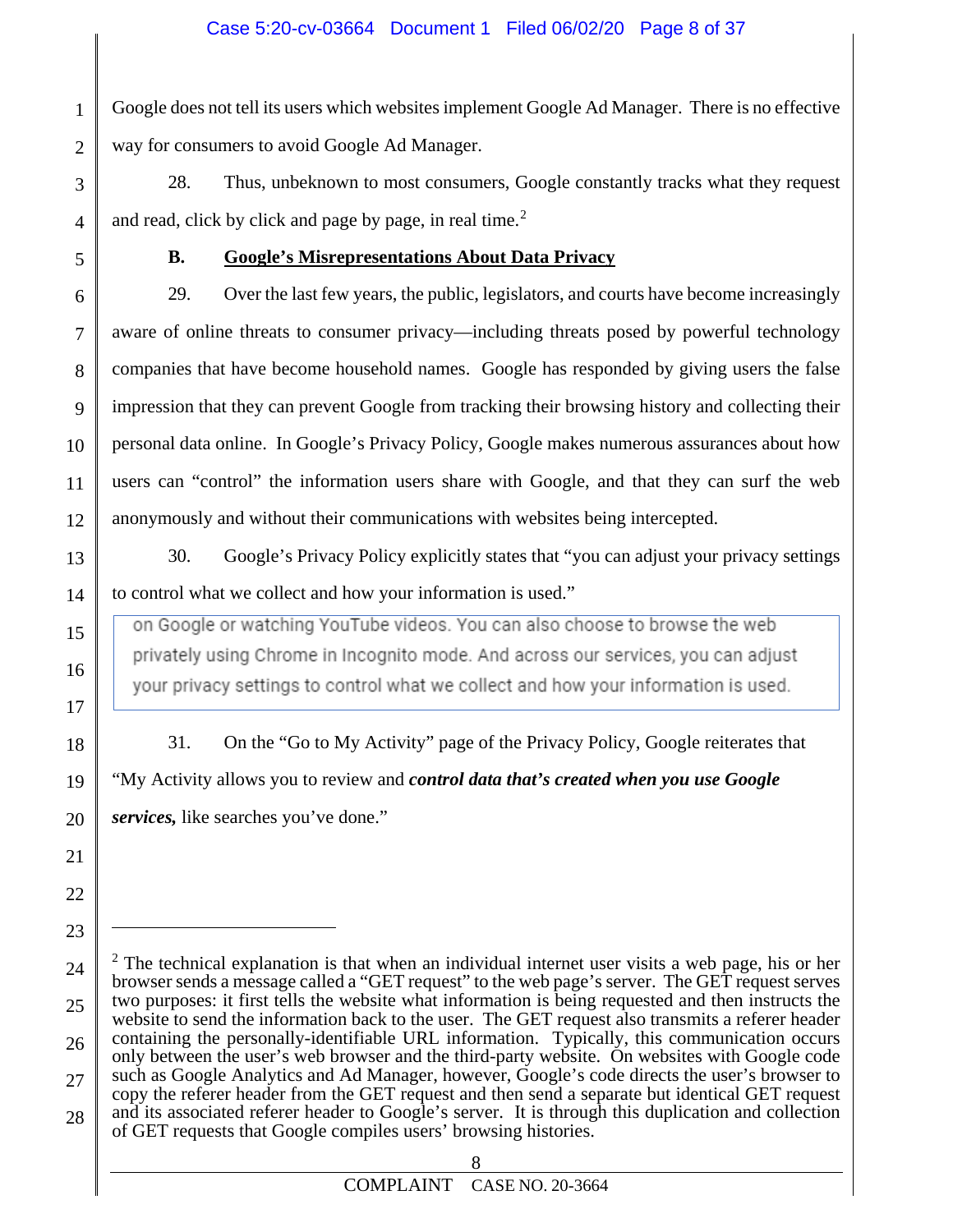#### Case 5:20-cv-03664 Document 1 Filed 06/02/20 Page 9 of 37

#### Ways to review & update your information

#### **My Activity**

My Activity allows you to review and control data that's created when you use Google services, like searches you've done or your visits to Google Play. You can browse by date and by topic, and delete part or all of your activity.

**Go to My Activity** 

32. When users click on "Go to My Activity" to control their data, they are presented with the option to "Learn more." When users click on "Learn more," they are taken to a page where they are supposed to be able to "View & control activity in your account." On that page, Google states that you may "[s]top saving activity temporarily. . . . You can search and browse the web privately," embedding a hyperlink to the "Search & Browse Privately" page. *See* SEARCH & BROWSE PRIVATELY, https://support.google.com/websearch/answer/4540094?hl=en&ref\_topic =3036132 (last visited May 29, 2020).

33. On the "Search & Browse Privately" page, Google once again reiterates that the user, not Google, is "in control of what information [a user] . . . share[s] with Google . . . ." Google states simply that consumers enabling "private browsing mode" on their browsers will allow consumers to "browse the web privately":

**Search & browse privately**

You're in control of what information you share with Google when you search. To browse the web privately, you can use private browsing, sign out of your account, change your custom results settings, or delete past activity.

If you want to search the web without saving your search activity to your account, you can use private browsing mode in a browser (like Chrome or Safari).

#### **How private browsing works**

Private browsing works differently depending on which browser you use. Browsing in private usually means:

- The searches you do or sites you visit won't be saved to your device or browsing history.
- Files you download or bookmarks you create might be kept on your device.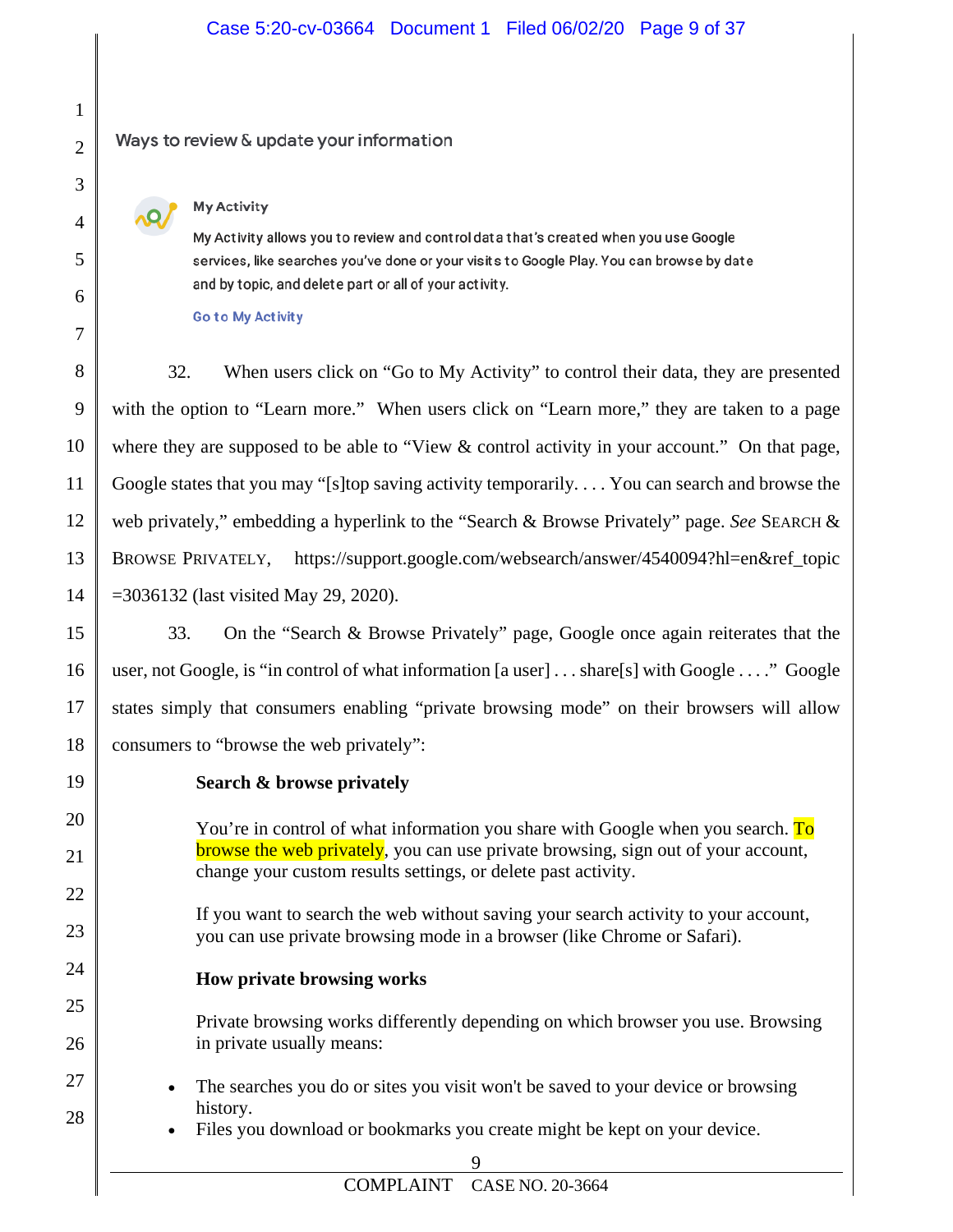|                                | Case 5:20-cv-03664 Document 1 Filed 06/02/20 Page 10 of 37                                                                                                                                                                          |  |  |
|--------------------------------|-------------------------------------------------------------------------------------------------------------------------------------------------------------------------------------------------------------------------------------|--|--|
| $\mathbf{1}$<br>$\overline{2}$ | Cookies are deleted after you close your private browsing window or tab.<br>$\bullet$<br>You might see search results and suggestions based on your location or other searches<br>you've done during your current browsing session. |  |  |
| 3<br>4                         | <b>Important:</b> If you sign in to your Google Account to use a web service like Gmail,<br>your searches and browsing activity might be saved to your account.                                                                     |  |  |
| 5                              | There is nothing on this page about Google Analytics or Google Ad Manager, or where and which                                                                                                                                       |  |  |
| 6                              | websites online implement such data collection tools.                                                                                                                                                                               |  |  |
| $\tau$                         | From the "View & control activity in your account" page referenced above, a<br>34.                                                                                                                                                  |  |  |
| 8                              | consumer can also click the link, "See & control your Web & App Activity" on the right-hand                                                                                                                                         |  |  |
| 9                              | side. See SEE & CONTROL YOUR WEB & APP ACTIVITY, https://support.google.com/websearch/                                                                                                                                              |  |  |
| 10                             | answer/54068?visit_id=6372555086257257422105376128&hl=en&rd=1 (last visited May 29,                                                                                                                                                 |  |  |
| 11                             | 2020). On that page, Google again represents that searching and browsing in "private browsing                                                                                                                                       |  |  |
| 12                             | mode" will "turn off" any "search customization" "using search-related activity":                                                                                                                                                   |  |  |
| 13                             | How Web & App Activity works when you're signed out                                                                                                                                                                                 |  |  |
|                                |                                                                                                                                                                                                                                     |  |  |
| 14<br>15                       | Your search and ad results may be customized using search-related activity even if<br>you're signed out. To turn off this kind of search customization, you can search and<br>browse privately. Learn how.                          |  |  |
| 16                             |                                                                                                                                                                                                                                     |  |  |
| 17                             | When users click the "Learn how" link, they are again redirected back to the<br>35.                                                                                                                                                 |  |  |
| 18                             | "Search & Browse Privately" page. In other words, with Google repeatedly touting that users can<br>"control" the information they share with Google, and with Google constantly referring back to its                               |  |  |
| 19                             | recommendations on how users may "browse the web privately," the only reasonable impression                                                                                                                                         |  |  |
| 20                             | that users are left with is the following: if they are searching or browsing the web in "private"                                                                                                                                   |  |  |
| 21<br>22                       | browsing mode," Google will honor their request to be left alone and in private without further                                                                                                                                     |  |  |
| 23                             | tracking.                                                                                                                                                                                                                           |  |  |
| 24                             | 36.<br>As further explained herein, Google's representations about how it does not track                                                                                                                                            |  |  |
| 25                             | users under these conditions are completely false. Not only do consumers not know about what                                                                                                                                        |  |  |
| 26                             | Google is doing to collect data on them, they have no meaningful way of avoiding Google's data                                                                                                                                      |  |  |
| 27                             | collection practices, even if they are following Google's instructions to "browse the web                                                                                                                                           |  |  |
| 28                             | privately."                                                                                                                                                                                                                         |  |  |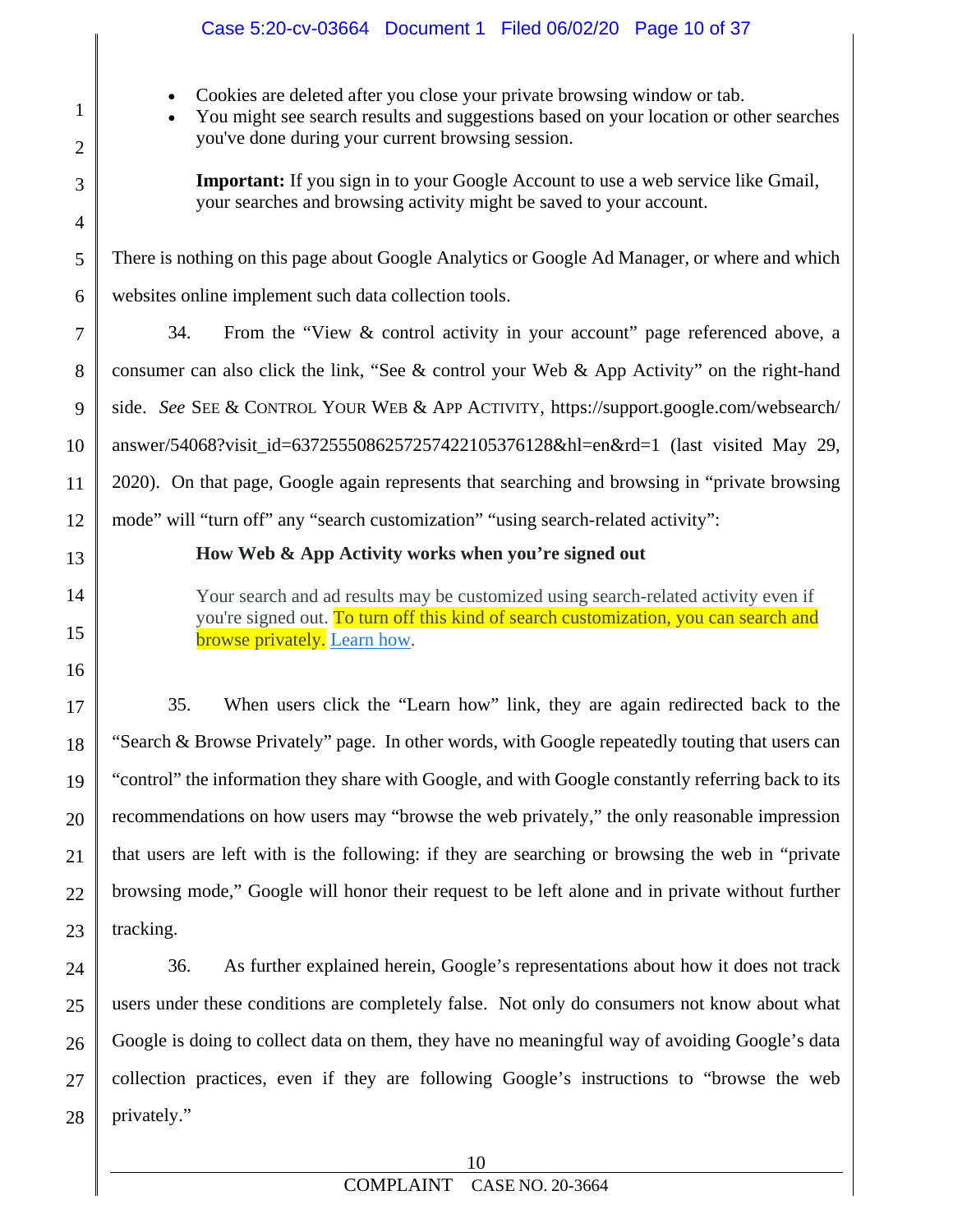### **C. Google Refuses to Turn Off Its Tracking of Users When They Are Browsing in "Private Browsing Mode"**

37. Despite its representations that users are in control of what information Google will track and collect, Google's various tracking tools, including Google Analytics and Google Ad Manager, are actually designed to automatically track users when they visit webpages—*no matter what settings a user chooses*. This is true even when a user browses in "private browsing mode."

38. Take, for example, someone who visits *The New York Times* website in private mode with his Google Chrome browser. Indeed, even when he is browsing with "private browsing mode" enabled, Google Analytics and Google Ad Manager continue to track his data, as demonstrated by the following screenshot:



39. Plaintiffs are informed and believe that even when users are browsing the internet in "private browsing mode," Google continues to track them when they visit a Website that uses Google Analytics or Google Ad Manager. Google does so by collecting, at minimum, the

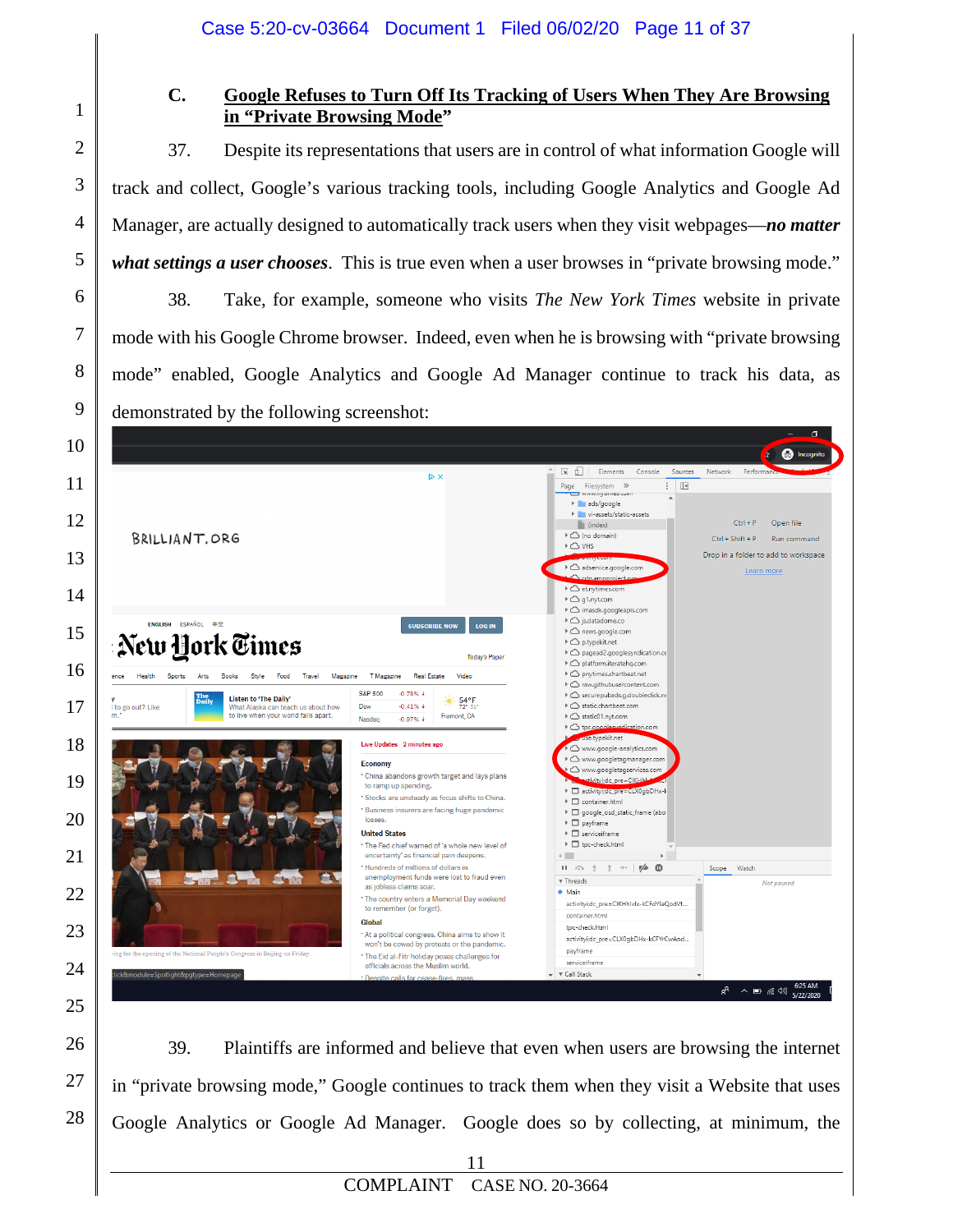#### Case 5:20-cv-03664 Document 1 Filed 06/02/20 Page 12 of 37

1 2 3 4 5 6 7 8 consumer's IP address, browser and device information, and the webpage content that the consumer is actually looking at. This is precisely the type of private, personal information users wish and expect to protect when they have taken these steps to control what information is shared with Google. Google's tracking occurred and continues to occur no matter how sensitive or personal users' online activities are. By tracking, collecting, and intercepting Plaintiffs' personal communications indiscriminately—regardless of whether Plaintiffs have attempted to avoid such tracking pursuant to Google's instructions—Google has gained a complete, cradle-to-grave profile of Plaintiffs without their consent.

9 10 11 12 13 14 15 16 17 18 19 40. Google's justifications for doing so are baseless. Plaintiffs are informed and believe that Google has contended in private industry conversations, and in internal meetings and documents, that such surreptitious data collection is permissible, as it "aggregates the data" after the data has already been intercepted, collected, reviewed, and analyzed by Google. This does not mean that Google does not utilize and/or monetize this data in any way. Google does. It merely changes the form of storage after the data has served Google's nefarious uses. In any event, what Google says it does with users' communications with Websites after it has intercepted, analyzed, and used them for certain of its business purposes is cold comfort for those whose privacy it has already violated, because Google has repeatedly promised not to intercept or collect such communications in the first place. By doing so, it has already breached its users' expectations of privacy (that Google itself had created).

20 21 22 23 24 25 26 41. Plaintiffs are informed and believe that Google has also claimed in private industry conversations and in internal meetings and documents that its data collection practices are acceptable and not impermissible interceptions of communications, because Google is "acting on behalf of the website(s)", as their vendor. But that is simply not true. Instead, Google tells the Website owners—and their other advertisement vendors, which are often Google competitors that data Google collects "on behalf of the website" actually belongs to Google, and not the website.

27 28

> 12 COMPLAINT CASE NO. 20-3664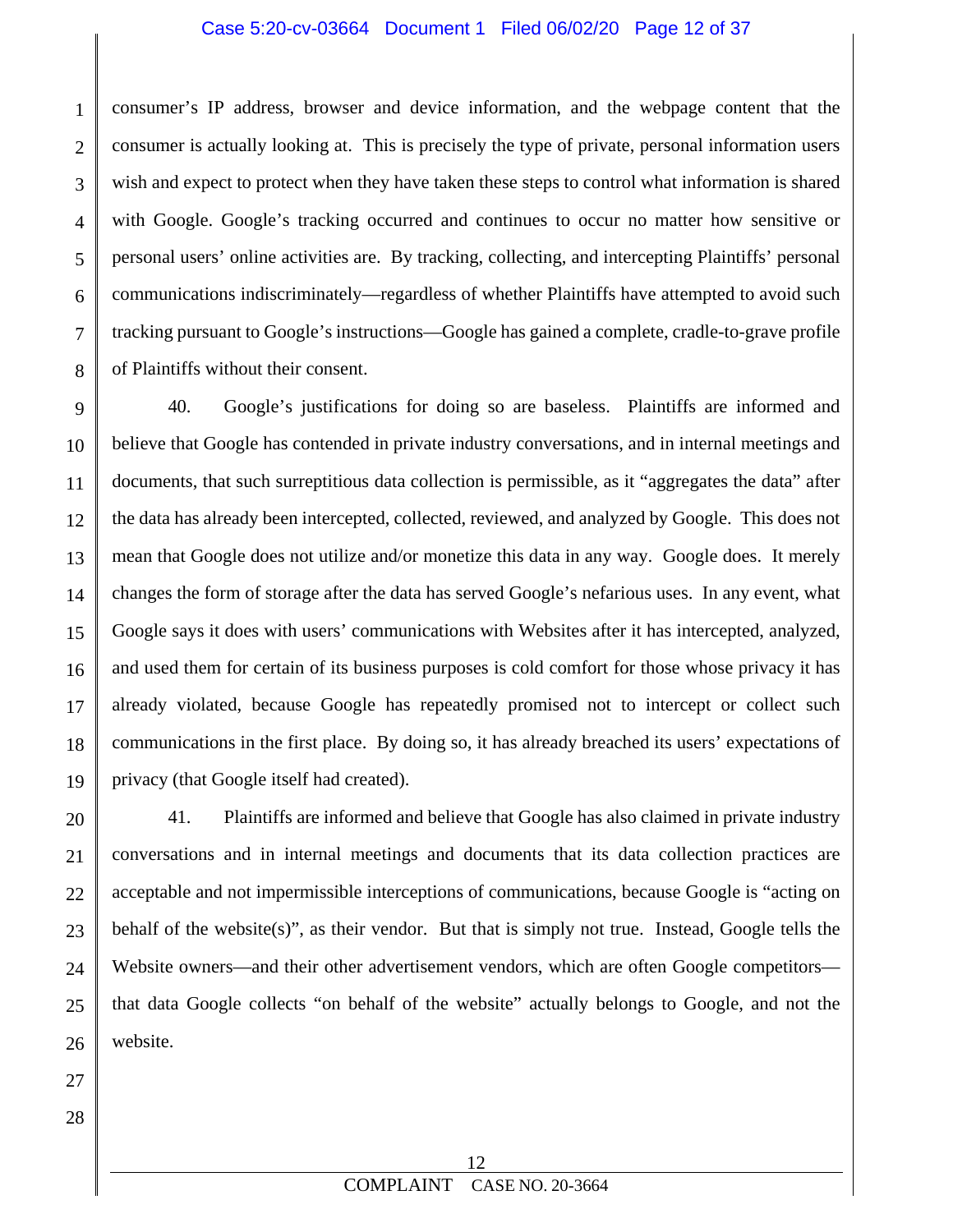1

2

3

4

5

6

7

8

9

#### **D. Google Can Track on Websites Using Other Methods as Well**

42. In addition to Google Analytics and Ad Manager, Google actively and automatically tracks users who visit Websites in other ways, despite its assurances to the contrary. 43. Much like other social media giants, Google has a "single sign on" button (the "Google Button") that it causes various Websites to encode onto their webpages:



10 11 12 13 14 44. Like other social media buttons, the Google Button has numerous tracking functions embedded into its code, which include the same type of automatic data collection implemented by Google's Analytics and Ad Manager products described above. When a visitor's browser loads the Google Button on the screen, Google's code is called from its servers, which helps Google track the consumer.

15 16 17 18 19 20 21 22 45. Google also allows "approved third parties" (such as Comscore, a data broker registered with California's CCPA data broker registry) to provide digital pixels ("Google Approved Pixels") to be embedded within the Websites' code. *See, e.g.*, USE TRACKING PIXELS, <https://support.google.com/news/publisher-center/answer/9603438?hl=en> (last visited May 29, 2020). When the code for such pixels is run by user browsers, the pixels are displayed uniquely by each browser/device combination because of certain digital signatures unique to each browser and device. By tracking these pixels and the unique resulting displays, Google and its data-broker partners are able to track and "measure" consumers across the web.

23 24 25 46. Like Google Analytics and Ad Manager, the Google Button and Google Approved Pixels help the tech giant track consumers across the web in real time, even when they are in private mode.

26 47. Perhaps most troubling is Google's ability to match its web tracking capabilities with its Android operating system data and various Google application data on mobile devices. In

28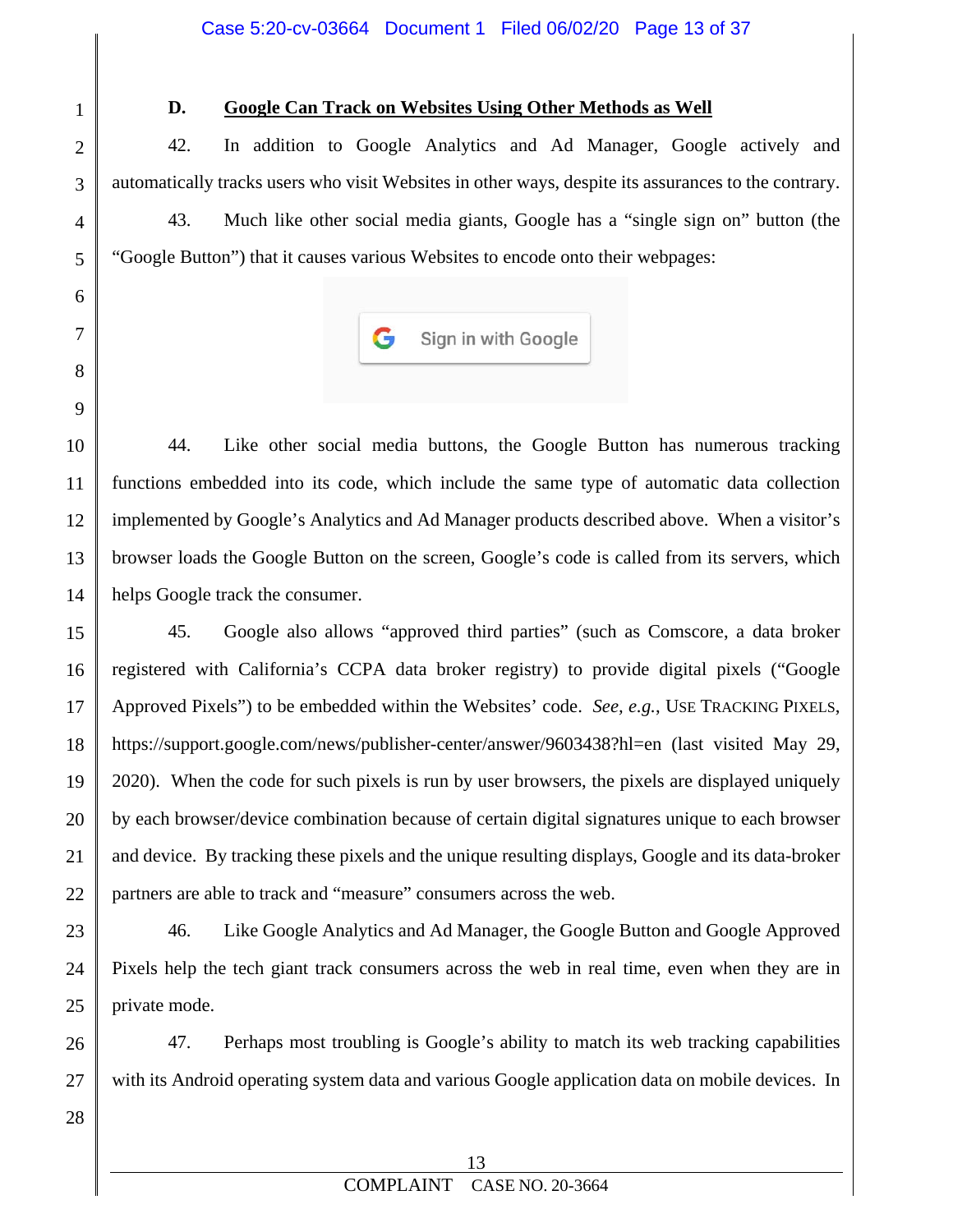a 2018 white paper entitled "Google Data Collection,"[3](#page-13-0) Professor Douglas C. Schmidt of Vanderbilt University concluded that Google's Android operating system, and several of Google's mobile applications, are constantly sending system and location data to Google's servers. Specifically, Professor Schmidt wrote:

> Both Android and Chrome send data to Google even in the absence of any user interaction. Our experiments show that a dormant, stationary Android phone (with Chrome active in the background) communicated location information to Google 340 times during a 24-hour period, or at an average of 14 data communications per hour. In fact, location information constituted 35% of all the data samples sent to Google.

10 Indeed, now that Google has acquired Nest and merged Nest's data with data obtained via Google Home, Professor Schmidt's analysis regarding Google's ability to identify and track who and where we are is even more persistent and pernicious.

13 14 15 16 17 18 19 20 21 22 23 24 25 48. Through its passive data collection practices employed by Android, Google applications (e.g., Chrome and Maps), Google Home, and other Google applications and services, Google constantly collects users' system and geolocation data. Plaintiffs are informed and believe that such passive collection happens even when a consumer is in the web browser's "private browsing mode." Indeed, the Arizona Attorney General recently filed a complaint against Google alleging that it deceptively tracks users based on various sources of location data. *See* Complaint, *Arizona v. Google LLC,* Arizona Sup. Ct. Case No. 2020-006219 (May 27, 2020). As a result, regardless of whether a user follows Google's instructions advising how to be online without being tracked by Google, Google still leverages these other services to intercept and collect identifying information about who and where individual consumers are. Google accomplishes this task, among potentially other ways, by analyzing users' device and geolocation information that it obtains through users' numerous and unavoidable contacts with Google, and reconciling that with users' device and geolocation information that it deceptively collects while users are employing

26

 $\overline{a}$ 

<span id="page-13-0"></span>27

28

1

2

3

4

5

6

7

8

9

11

<sup>3</sup> Douglas C. Schmidt, *Google Data Collection*, DIGITAL CONTENT NEXT 1 (Aug. 15, 2018), https://digitalcontentnext.org/wp-content/uploads/2018/08/DCN-Google-Data-Collection-Paper.pdf.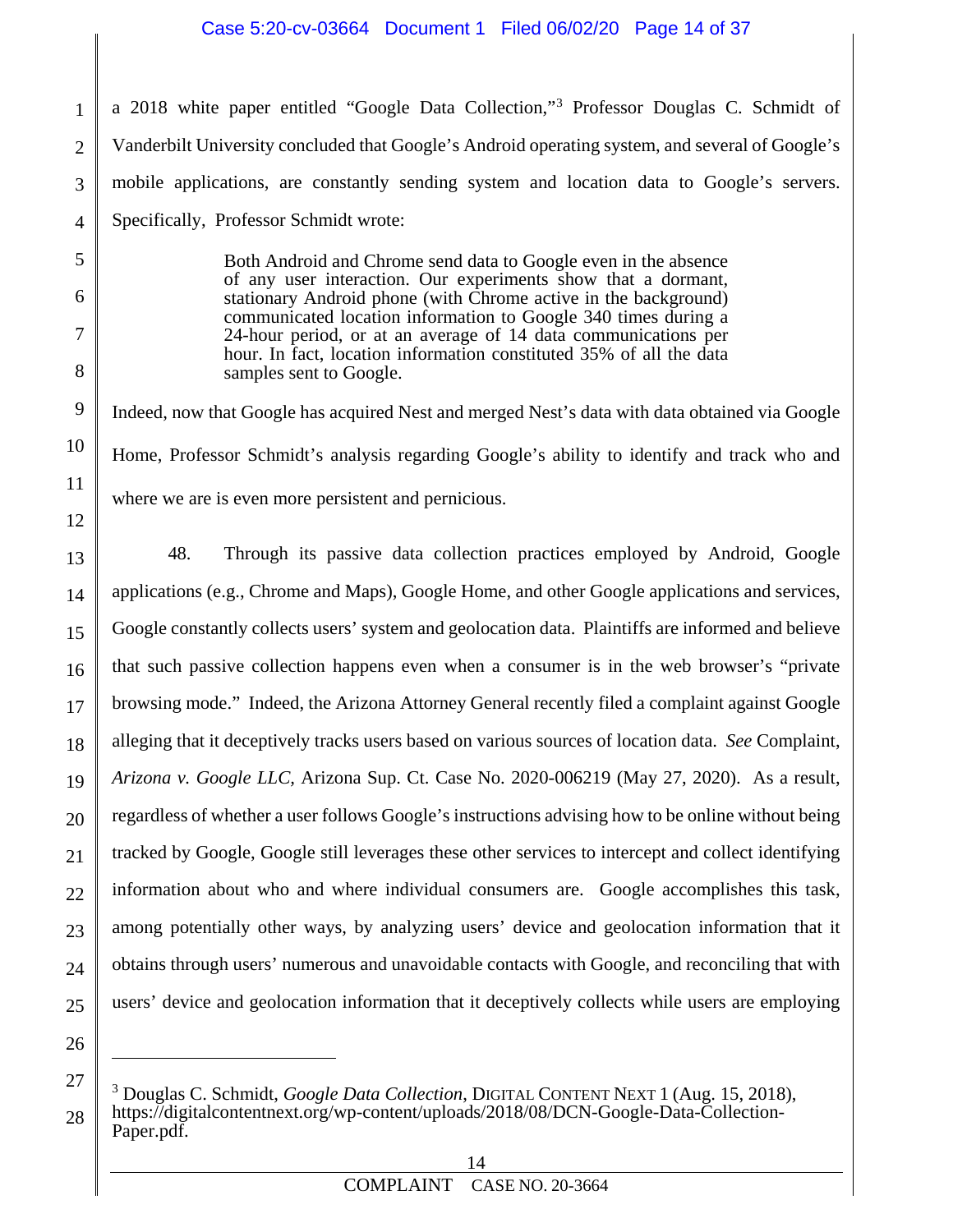#### Case 5:20-cv-03664 Document 1 Filed 06/02/20 Page 15 of 37

all of the safeguards Google has promised allow private online activity. Combined with Google's use of Analytics and Ad Manager, Google's ability to associate a particular user's online activity with his identity in a way that violates its promises about the ability to conduct online business without Google's tracking is unquestionable.

5 6 7 8 9 10 11 12 13 14 15 49. Indeed, media outlets such as The Register recently exposed Google's practice of using a browser level unique persistent identifier (a "X-client-Data Header") for individuals using Chrome, even when users clear their browser cache. Google reportedly sends this persistent identifier whenever the Chrome browser is viewing a page with Google Analytics or Ad Manager—presumably even when the user is in private mode. *See* Thomas Claburn, *Is Chrome Really Secretly Stalking You Across Google Sites Using Per-Install ID Numbers? We Reveal the Truth*, THE REGISTER (Feb. 5, 2020), [https://www.theregister.co.uk/2020/02/05/google\\_chrome](https://www.theregister.co.uk/2020/02/05/google_chrome) \_id\_numbers/. In short, if you are using Google's Chrome browser, Google's code in that browser sends information back to Google's servers identifying the specific, individual browser (associated with you) that is viewing any Webpage that has implemented Ad Manager, Google Analytics, the Google Button, Google Approved Pixels, etc.

16

17

18

19

20

21

22

23

24

25

26

27

28

1

2

3

4

#### **E. Google Tracks for Its Own Nefarious Purposes, and Not Those of the Consumer**

50. Google represents on its website that "Google was founded on the belief that everything we do should always respect the user."

51. What Google does not publicly represent, however, is how it uses the endless amounts of personal and consumer data it intercepts and collects for its own business purposes. The more data Google reads, learns, and collects about a user, the more valuable the user profile it creates by using that information for third-party advertisers—and therefore, to Google's advertising business.

52. In a *Wired* article regarding Google's privacy practices, Professor Douglas Schmidt, who has studied Google's user data collection and retention policies, stated: Google's "business model is to collect as much data about you as possible and cross-correlate it so they can try to link your online persona with your offline persona. This tracking is just absolutely essential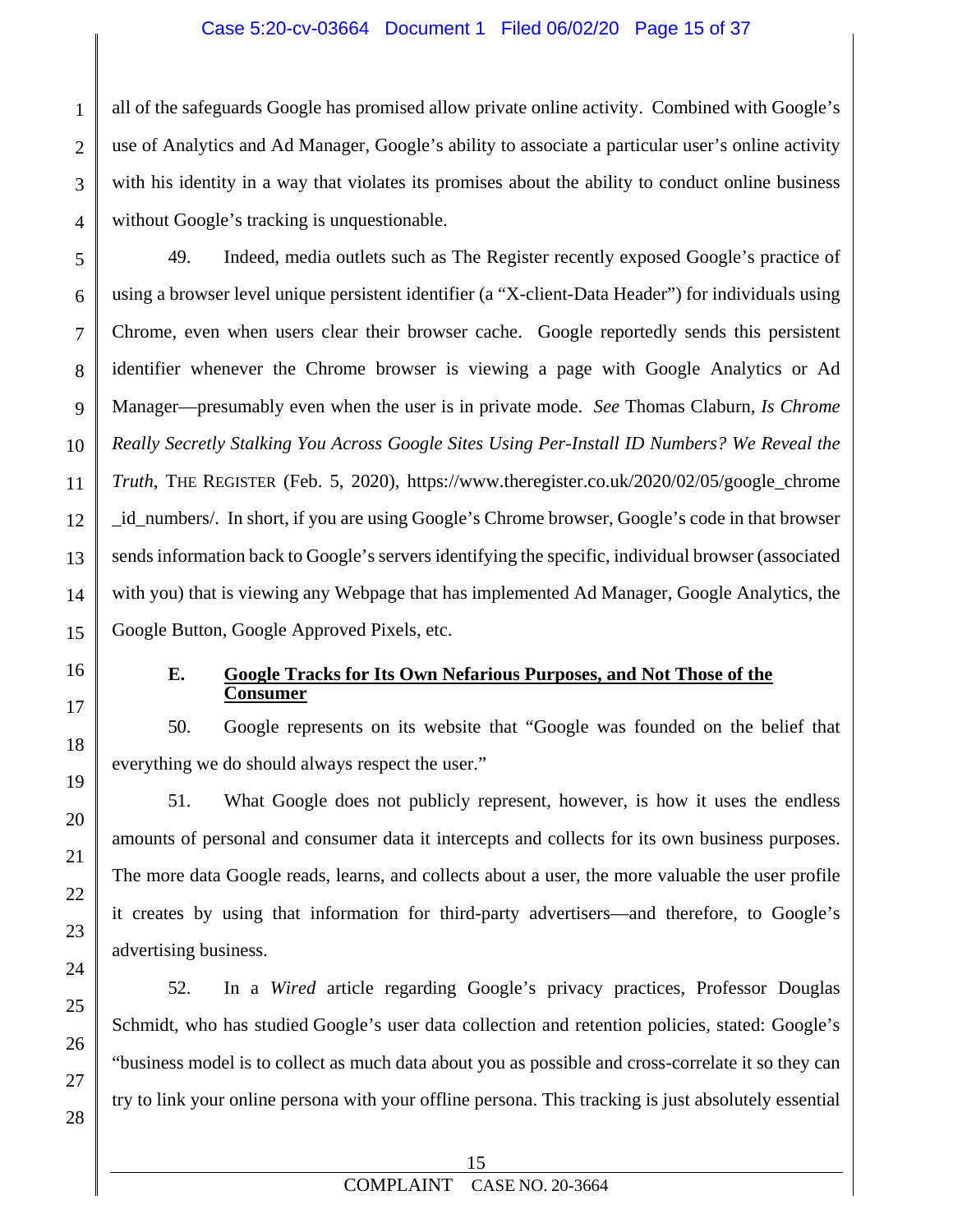#### Case 5:20-cv-03664 Document 1 Filed 06/02/20 Page 16 of 37

1 2 3 to their business. 'Surveillance capitalism' is a perfect phrase for it."[4](#page-15-0) By collecting increasing amounts of user data, Google is able to leverage such data to grow its third-party advertising business and profit.

53. Through its spokespersons and in public-facing statements, Google continuously tries to give users the false impression that Google is merely acting on behalf of websites as a vendor, or on behalf of users to help customize their browsing experience. However, Google does not just serve the interests of users or partner websites; it also serves itself by using the data to improve its advertising products to generate further revenue.

4

5

6

7

8

21

22

23

24

25

 $\overline{a}$ 

<span id="page-15-0"></span>26

<span id="page-15-1"></span>27

28

9 10 11 12 13 54. In an NBC News article regarding Google's endless trove of user data, Professor David Yoffie of the Harvard Business School stated, "Google is walking a very fine line. Search, plus Android gives Google amazing insight into individual behavior. Google's stated privacy policies seem adequate, but the question that I cannot answer is whether Google's stated policy and actual behavior are one and the same."[5](#page-15-1)

14 15 16 17 18 19 20 55. Plaintiffs are informed and believe that one of the most telling facts is that although Google often argues that it is collecting data on Websites for the Websites, Google often demands significant upgrades (e.g., such as to Google's DV360, a very expensive upgrade) in order for the Websites to see specific visitor information. Otherwise, what the Websites believe are its own visitors' information is not available to the Websites except at a general level. That Google holds such detailed information regarding visitors hostage is proof that Google collects consumer information on Websites primarily for its own use.

56. Plaintiffs are informed and believe that Google also uses the data it collects to iterate on existing Google products and develop new Google products. This collection, usage, or monetization of user data contravenes the steps Plaintiffs and Class members have taken to try to control their information from being tracked or used by Google in any way.

<sup>4</sup> Lily Hay Newman, *The Privacy Battle to Save Google from Itself*, WIRED (Nov. 1, 2018), https://www.wired.com/story/google-privacy-data/.

<sup>&</sup>lt;sup>5</sup> Ben Popken, *Google Sells the Future, Powered by Your Personal Data,* NBC NEWS (May 10, 2018), https://www.nbcnews.com/tech/tech-news/google-sells-future-powered-your-personaldata-n870501.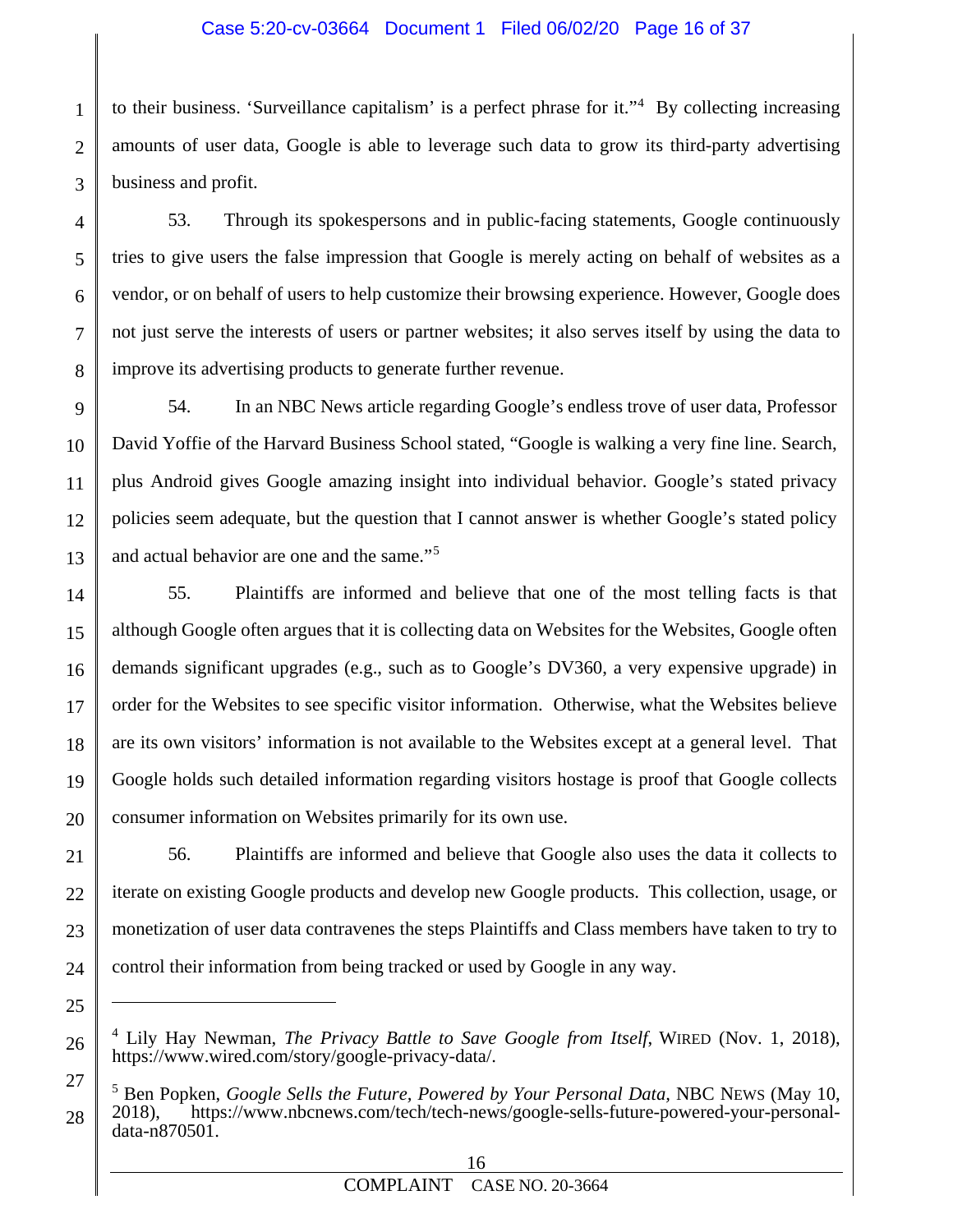2

3

4

5

16

17

18

19

20

21

26

 $\overline{a}$ 

<span id="page-16-0"></span>27

28

1

#### **V. GOOGLE USERS REASONABLY EXPECT THAT THEIR PRIVATE COMMUNICATIONS WILL NOT BE INTERCEPTED, COLLECTED, OR MISUSED**

57. Plaintiffs and Class members had a reasonable expectation of privacy that when using a browser while in "private browsing mode," Google would not intercept, collect, record, disclose, or otherwise misuse their personal communications.

6 7 8 9 10 11 58. Plaintiffs' and Class members' expectation of privacy is deeply enshrined in California's Constitution**.** Article I, section 1 of the California Constitution provides: "All people are by nature free and independent and have inalienable rights. Among these are enjoying and defending life and liberty, acquiring, possessing, and protecting property, and pursuing and obtaining safety, happiness, *and privacy*." The phrase "*and privacy*" was added by the "Privacy Initiative" adopted by California voters in 1972.

12 13 14 15 59. The phrase "and privacy" was added in 1972 after voters approved a proposed legislative constitutional amendment designated as Proposition 11. Critically, the argument in favor of Proposition 11 reveals that the legislative intent was to curb businesses' control over the unauthorized collection and use of consumers' personal information, stating:

> The right of privacy is the right to be left alone…It prevents government and business interests from collecting and stockpiling unnecessary information about us and from misusing information gathered for one purpose in order to serve other purposes or to embarrass us. Fundamental to our privacy is the ability to control circulation of personal information. This is essential to social relationships and personal freedom.<sup>[6](#page-16-0)</sup>

22 23 24 25 60. Consistent with the language and intent of Proposition 11, a number of studies examining the collection of consumers' personal data confirms that the surreptitious taking of personal, confidential, and private information—as Google has done—violates expectations of privacy that have been established as general social norms. Privacy polls and studies uniformly show that the overwhelming majority of Americans consider one of the most important privacy

<sup>6</sup> BALLOT PAMP., PROPOSED STATS. & AMENDS. TO CAL. CONST. WITH ARGUMENTS TO VOTERS, GEN. ELECTION \*26 (Nov. 7, 1972).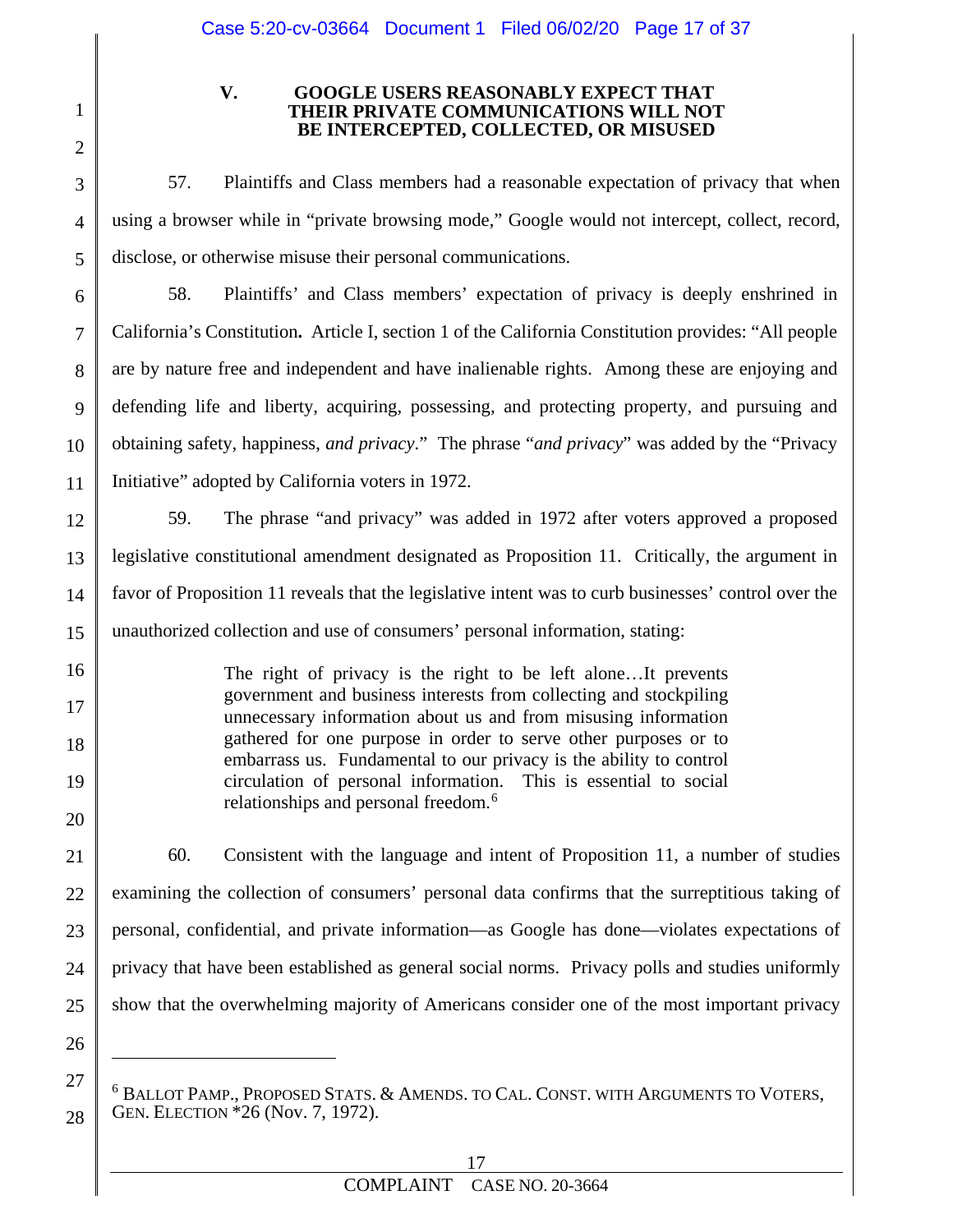#### Case 5:20-cv-03664 Document 1 Filed 06/02/20 Page 18 of 37

1 2 3 4 5 6 rights to be the need for an individual's affirmative consent before a company collects and shares a subscriber's personal data. Indeed, a recent study by Consumer Reports shows that 92% of Americans believe that internet companies and websites should be required to obtain consent before selling or sharing their data and the same percent believe internet companies and websites should be required to provide consumers with a complete list of the data that has been collected about them.<sup>[7](#page-17-0)</sup>

7 8 9 10 11 12 13 61. Similarly, a study published in the *Harvard Business Review*, shows that consumers are largely unaware of how their personal information is used by businesses, with less than 25% of consumers realizing that they share their communication history, IP addresses, and web-surfing history when using a standard web browser.<sup>[8](#page-17-1)</sup> It is also simply common sense that Google should not intercept or collect user communications when users are browsing in "private browsing mode," as these steps demonstrate a clear expectation that communications under these circumstances are intended to be private or confidential.

14 15 16 17 18 19 62. In addition, Google affirmatively represented to Plaintiffs and the Class that browsing the internet using a browser with "private browsing mode" activated, would allow them to be prevent Google from tracking their personal information, browsing history, or other web activity data. Specifically, Google made the following misrepresentations to mislead Plaintiffs and the Class into believing that taking such measures would prevent Google from tracking personal information:

 $\overline{a}$ 

20

21

22

23

24

<span id="page-17-0"></span>25

26

<span id="page-17-1"></span>27

28

• "*You're in control* of what information you share with Google when you search*.*"

• "You can use our services in a variety of ways to manage your privacy . . . across our services, *you can adjust our privacy settings to control what we collect and how your information is used.*"

<sup>7</sup> *Consumers Less Confident About Healthcare, Data Privacy, and Car Safety, New Survey Finds,*   $(May \quad 11, \quad 2017)$ , [https://www.consumerreports.org/consumer](https://www.consumerreports.org/consumer-reports/consumers-less-confident-about-healthcare-data-privacy-and-car-safety/)[reports/consumers-less-confident-about-healthcare-data-privacy-and-car-safety/.](https://www.consumerreports.org/consumer-reports/consumers-less-confident-about-healthcare-data-privacy-and-car-safety/)

<sup>8</sup> Timothy Morey, Theodore Forbath & Allison Shoop, *Customer Data: Designing for Transparency and Trust*, HARV. BUS. REV. (May 2015), https://hbr.org/2015/05/customer-datadesigning-for-transparency-and-trust.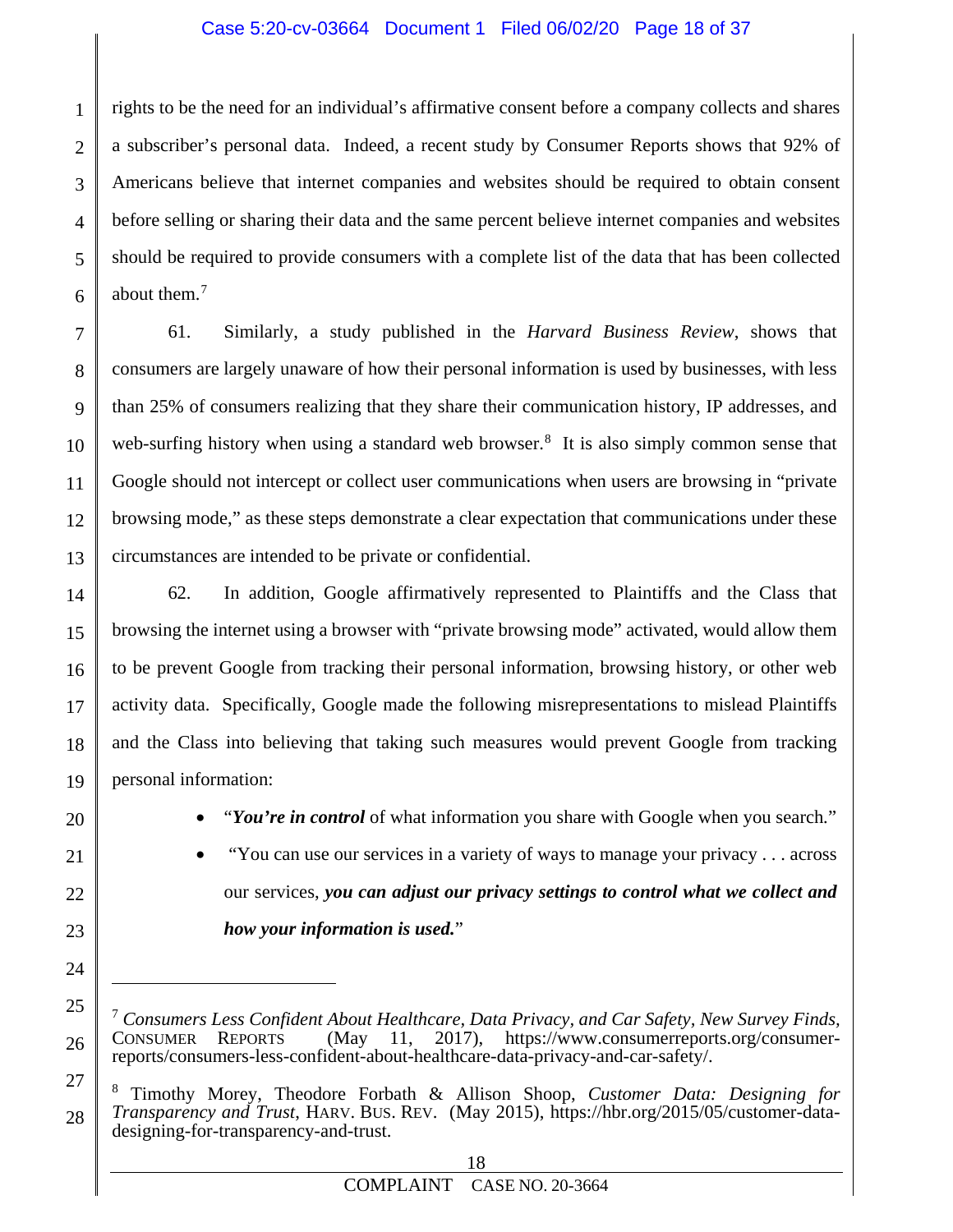- "Your search and ad results may be customized using search-related activity even if you're signed out. *To turn off this kind of search customization, you can search and browse privately*."
- "To browse the web privately, *you can use private browsing,* sign out of your account, change your custom results settings, or delete past activity."

Importantly, Google did not represent in any disclosure to Plaintiffs or the Class that it would continue to intercept, track, and collect communications even when they used a browser while in "private browsing mode."

1

2

3

4

5

6

7

8

9

#### **VI. VALUE OF INTERCEPTED COMMUNICATIONS**

10 11 12 63. Google's continuous tracking of users is no accident. Google is one of the largest technology companies in the world. Google LLC and its parent Alphabet Inc. have over 1.5 billion active account users, and Alphabet Inc. boasts a net worth exceeding \$950 billion.

13 14 15 64. Google's enormous financial success results from its unparalleled tracking and collection of consumer personal information and selling and brokering of that information to optimize advertisement services.

16 17 18 65. Over the last five years, virtually all of Google's revenue was attributable to third party advertising, and it is continuously driven to find new and creative ways to leverage its access to users' data in order to sustain its phenomenal growth.

19 20 21 22 23 24 66. Google profits from users by acquiring their sensitive and valuable personal information, which includes far more than mere demographic information and volunteered personal information like name, birth date, gender and email address. More importantly, when consumers use Google, it plants numerous tracking mechanisms on users' computers and web-browsers, which allow Google to track users' browsing histories and correlate them with user, device, and browser IDs.

25 26 27 67. The information Google tracks has and had massive economic value during the Class Period. This value is well understood in the e-commerce industry, and personal information is now viewed as a form of currency.

28

68. Professor Paul M. Schwartz noted in the *Harvard Law Review*: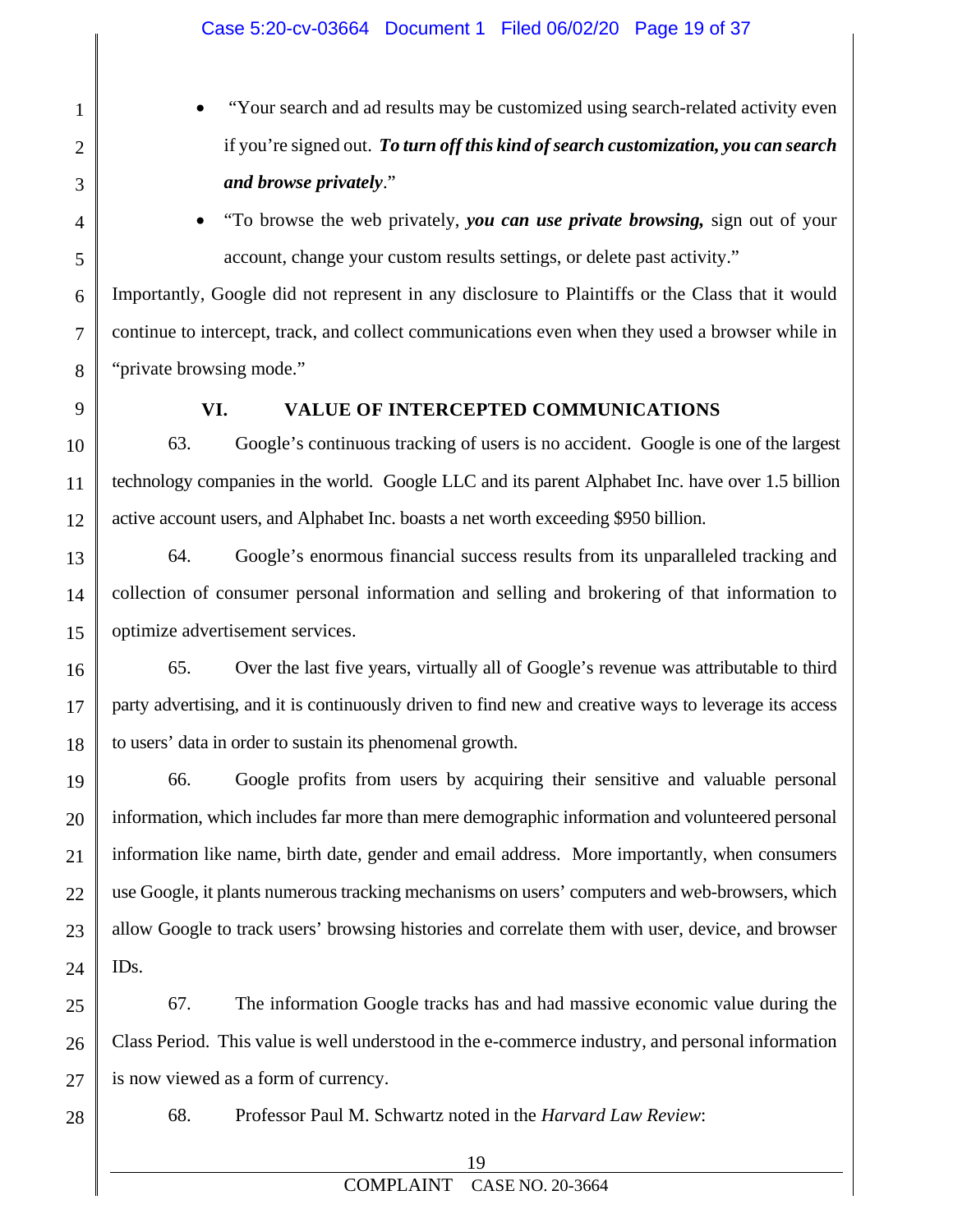#### Case 5:20-cv-03664 Document 1 Filed 06/02/20 Page 20 of 37

|            | Personal information is an important currency in the new<br>millennium. The monetary value of personal data is large and still<br>growing, and corporate America is moving quickly to profit from<br>the trend. Companies view this information as a corporate asset and<br>have invested heavily in software that facilitates the collection of<br>consumer information.                                                                                                                                                                                                                                                                                 |
|------------|-----------------------------------------------------------------------------------------------------------------------------------------------------------------------------------------------------------------------------------------------------------------------------------------------------------------------------------------------------------------------------------------------------------------------------------------------------------------------------------------------------------------------------------------------------------------------------------------------------------------------------------------------------------|
|            | Paul M. Schwartz, Property, Privacy and Personal Data, 117 HARV. L. REV. 2055, 2056–                                                                                                                                                                                                                                                                                                                                                                                                                                                                                                                                                                      |
| 57 (2004). |                                                                                                                                                                                                                                                                                                                                                                                                                                                                                                                                                                                                                                                           |
| 69.        | Likewise, in <i>The Wall Street Journal</i> , former fellow at the Open Society                                                                                                                                                                                                                                                                                                                                                                                                                                                                                                                                                                           |
|            | Institute (and current principal technologist at the ACLU) Christopher Soghoian noted:                                                                                                                                                                                                                                                                                                                                                                                                                                                                                                                                                                    |
|            | The dirty secret of the Web is that the "free" content and services that<br>consumers enjoy come with a hidden price: their own private data.<br>Many of the major online advertising companies are not interested in<br>the data that we knowingly and willingly share. Instead, these parasitic<br>firms covertly track our web-browsing activities, search behavior and<br>geolocation information. Once collected, this mountain of data is<br>analyzed to build digital dossiers on millions of consumers, in some<br>cases identifying us by name, gender, age as well as the medical<br>conditions and political issues we have researched online. |
|            | Although we now regularly trade our most private information for<br>access to social-networking sites and free content, the terms of this<br>exchange were never clearly communicated to consumers.                                                                                                                                                                                                                                                                                                                                                                                                                                                       |
|            | Julia Angwin, How Much Should People Worry About the Loss of Online Privacy?, THE                                                                                                                                                                                                                                                                                                                                                                                                                                                                                                                                                                         |

WALL STREET JOURNAL (Nov. 15, 2011).

70. The cash value of users' personal information provided during the Class Period to Google as a condition of membership can be quantified. For example, in a study authored by Tim Morey, researchers studied the value that 180 internet users placed on keeping personal data secure.<sup>[9](#page-19-0)</sup> Contact information of the sort that Google requires was valued by the study participants at approximately \$4.20 per year. Demographic information was valued at approximately \$3.00 per year. But web browsing histories were valued at a much higher rate: \$52.00 per year. The chart below summarizes the findings:

26

 $\overline{a}$ 

<span id="page-19-0"></span>27

1

2

3

4

5

6

7

8

9

10

11

12

13

14

15

16

17

18

19

20

21

22

23

24

<sup>9</sup> Tim Morey, *What's Your Personal Data Worth?*, DESIGN MIND (Jan. 18, 2011),

<sup>28</sup> https://web.archive.org/web/20131206000037/http://designmind.frogdesign.com/blog/what039syour-personal-data-worth.html.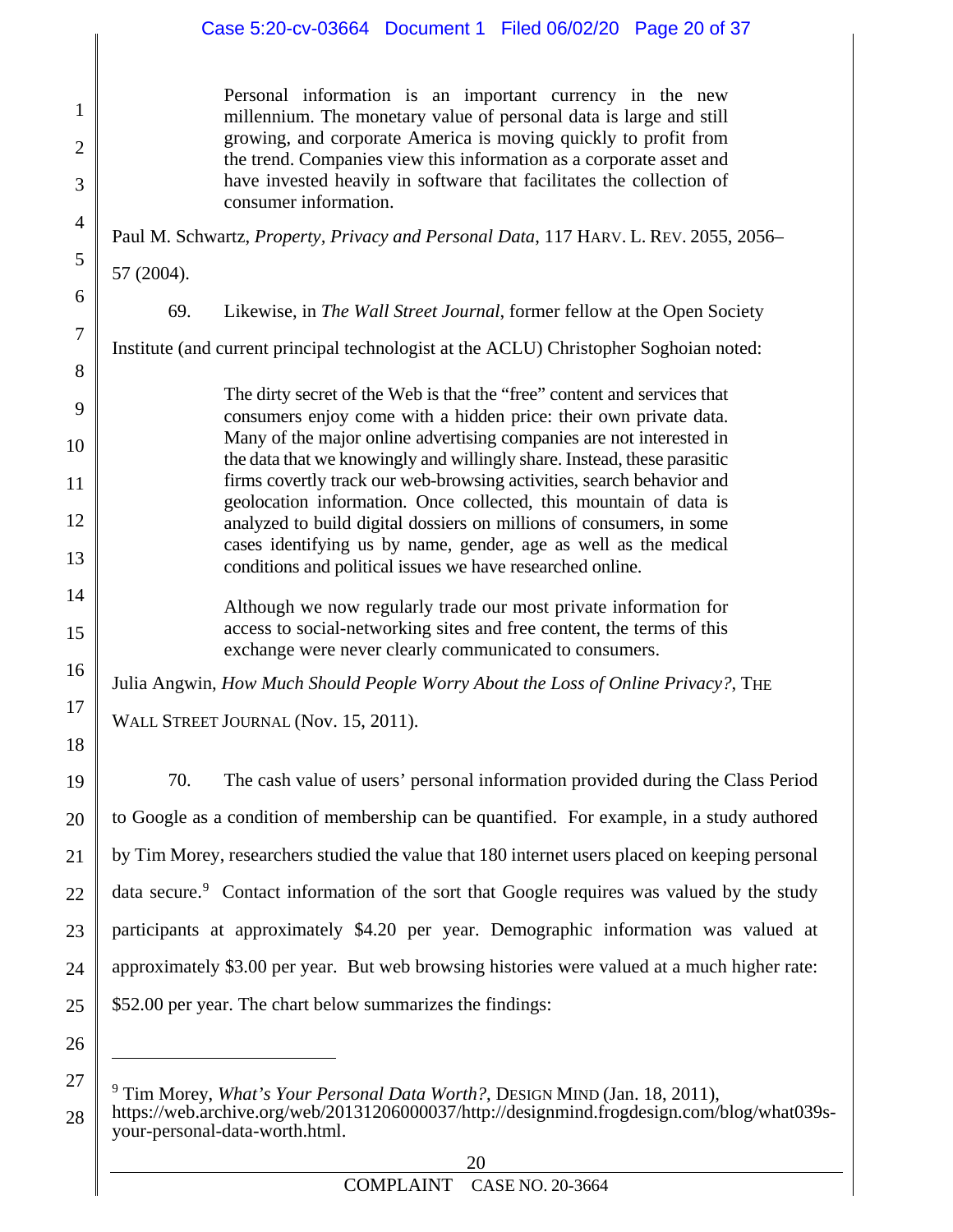

10

11 12 13 14 15 16 71. Similarly, the value of user-correlated internet browsing history can be quantified, because Google itself was willing to pay users for the exact type of communications that Google illegally intercepted from Plaintiffs and other members of the Class during the Class Period. For example, Google Inc. had a panel during the Class Period (and still has one today) called "Google Screenwise Trends" which, according to the internet giant, is designed "to learn more about how everyday people use the Internet."

17 18 19 20 72. Upon becoming a panelist, internet users would add a browser extension that shares with Google the sites they visit and how they use them. The panelists consented to Google tracking such information for three months in exchange for one of a number of "gifts," including gift cards to retailers such as Barnes & Noble, Walmart, and Overstock.com.

21 22 23 24 73. After three months, Google also agreed to pay panelists additional gift cards "for staying with" the panel. These gift cards, mostly valued at exactly \$5, demonstrated conclusively that internet industry participants understood the enormous value in internet users' browsing habits. Today, Google now pays Screenwise panelists up to \$3 *per week* to be tracked.

25 26 27 28 74. As demonstrated above, user-correlated URLs have monetary value. They also have non-monetary, privacy value. For example, in a recent study by the Pew Research Center, 93% of Americans said it was "important" for them to be "in control of who can get information" about them. Seventy-four percent said it was "very important." Eighty-seven percent of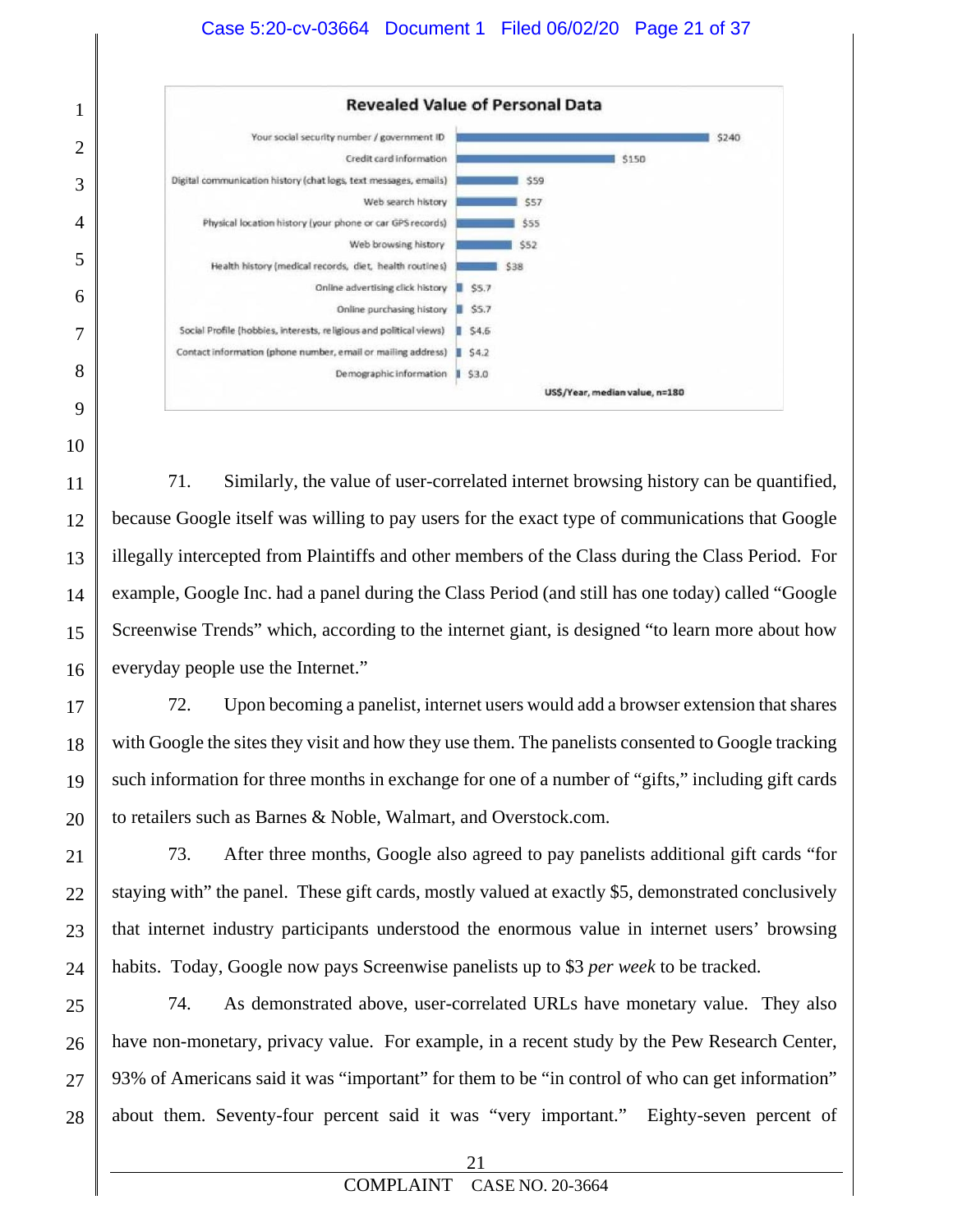#### Case 5:20-cv-03664 Document 1 Filed 06/02/20 Page 22 of 37

1 2 3 4 Americans said it was "important" for them not to have someone watch or listen to them without their permission. Sixty-seven percent said it was "very important." And 90% of Americans said it was "important" that they be able to "control[] what information is collected about [them]." Sixty-five percent said it was very important.

75. Likewise, in a 2011 Harris Poll study, 76% of Americans agreed that "online companies, such as Google or Facebook, control too much of our personal information and know too much about our browsing habits."

5

6

7

8

#### **VII. TOLLING OF THE STATUTE OF LIMITATIONS**

9 10 76. The applicable statutes of limitations have been tolled by Google's knowing and active concealment and denial of the facts alleged herein.

11 12 13 14 15 16 77. Google has repeatedly represented that its users could prevent Google from tracking user information, such as by using a browser in "private browsing mode." Indeed, nowhere did Google ever represent that it would continue to track user data once these steps were performed, nor has Google ever admitted that it will still attempt to collect, aggregate, and analyze user data so that it can continue to track individual users even when the user has followed Google's instructions on how to browse privately.

17 18 19 78. Accordingly, Plaintiffs and the Class could not have reasonably discovered the truth about Google's practices until shortly before this class litigation was commenced. They only learned of the truth in the weeks leading up to the filing of this Complaint.

20

21

22

#### **VIII. PLAINTIFF-SPECIFIC FACTUAL ALLEGATIONS**

79. Plaintiff Brown is an adult domiciled in California and has an active Google account and had an active account during the entire proposed Class Period.

23 24 80. He accessed the internet and sent and received communications with Websites on several computing devices that were not shared devices.

25 26 27 28 81. Since at least 2016, Mr. Brown has been a user of various Google products, including Google Maps, Waze, Gmail, and the Chrome browser. At various times since 2016, including between February 28 and May 31, 2020, Mr. Brown visited several major websites using Chrome, in incognito mode, on his Android devices, which included Android mobile phones and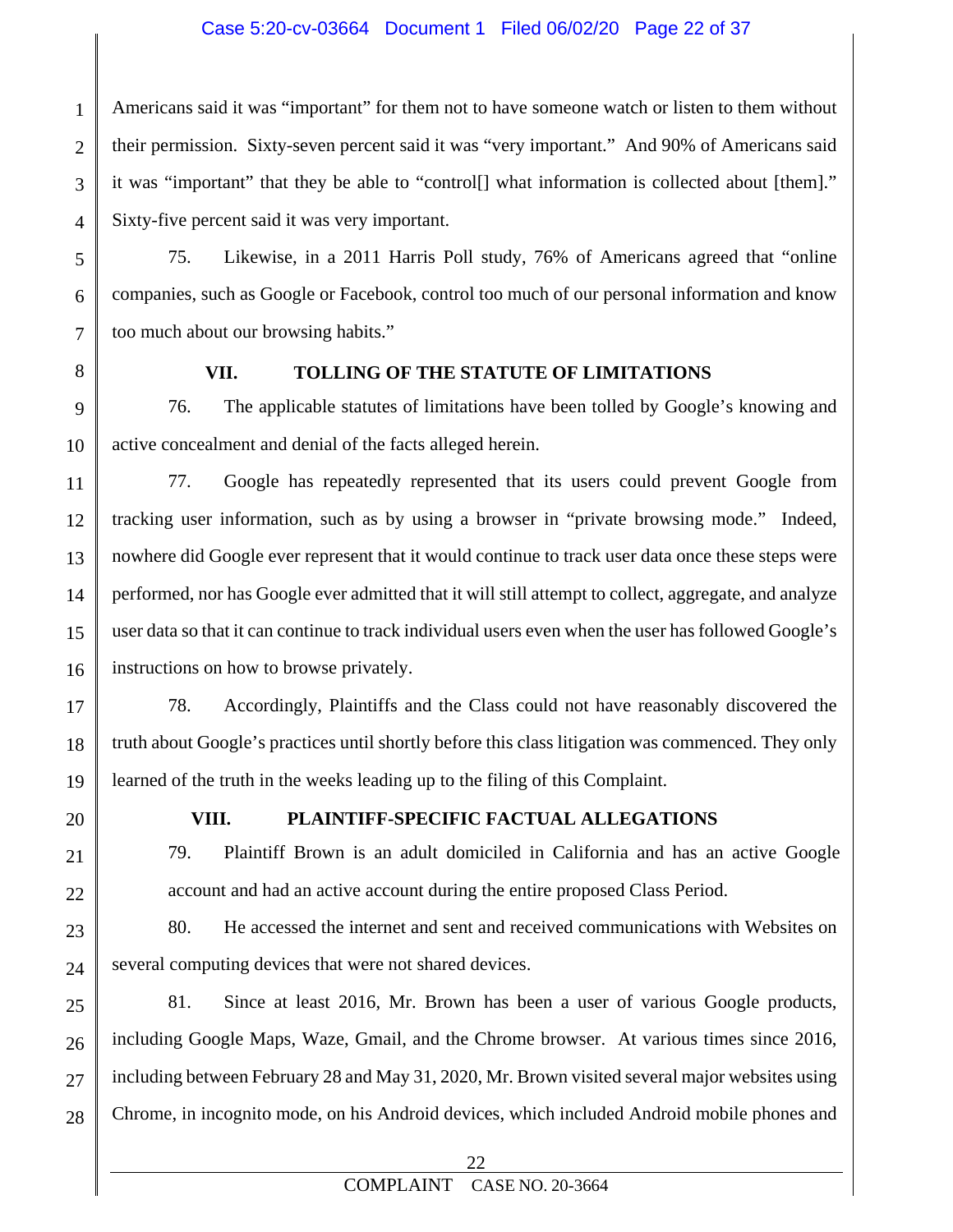#### Case 5:20-cv-03664 Document 1 Filed 06/02/20 Page 23 of 37

1 2 3 4 5 laptops. These websites included but are not limited to Apartments.com, CNN.com, and *The LA Times*, and other private websites, and Google in in possession of a full record of these Websites. Although Mr. Brown did not know at that time, Plaintiffs are informed and believe now that Google was still tracking Mr. Brown, via various Android and Google-branded software and services, in addition to the X-client-Data Header.

82. Google thereby tracked Mr. Brown and intercepted his communications with Websites. Many of these requests were URL requests that revealed what he viewed and when.

8 9 10 11 12 13 14 83. Mr. Brown is aware that he is able to sell his own personal data, via other websites such as Latome (https://www.lotame.com/how-to-monetize-your-data/) and Killi (https://killi.io/earn/). Unlike these other websites that ask for Mr. Brown's permission to sell his data in exchange for consideration, Google never asked for his permission, and instead impermissibly intercepts his communications with Websites, and sell information gleaned from such communications. Google's practices irreparably damage Mr. Brown's privacy and his ability to control his own personal rights and data.

15 16 84. Plaintiff Nguyen is an adult domiciled in California and has an active Google account and had an active account during the entire proposed Class Period.

17 18 85. She accessed the internet and sent and received communications with Websites on several computing devices that were not shared devices.

19 20 21 22 23 24 25 26 27 86. Since at least 2016, Ms. Nguyen has been a user of various Google products, including Google Maps, Waze, Gmail, and the Chrome browser. At various times since 2016, including between February 28 and May 31, 2020, Ms. Nguyen visited several major websites using Chrome, in incognito mode, on her Apple devices, which included her iPhone and MacBook. She also visited several major websites using Safari, in private mode, on her Apple devices. These Websites included various major shopping sites and online publishers of fashion, and Google is in possession of a full record of these Websites. Although Ms. Nguyen did not know at that time, Plaintiffs are informed and believe now that Google was still tracking Ms. Nguyen, via various Google-branded software and services.

28

6

7

87. However, Google thereby tracked Ms. Nguyen and intercepted her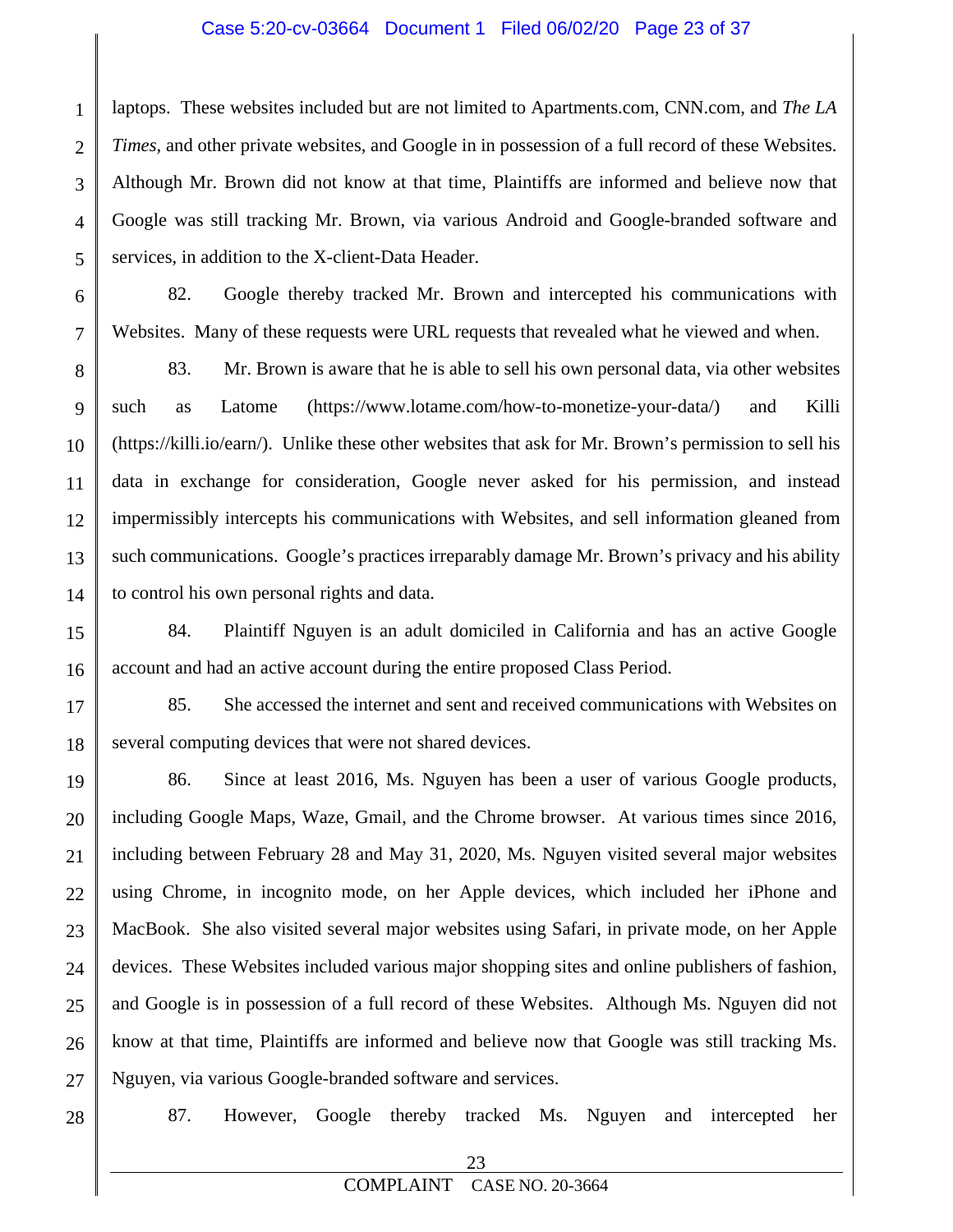#### Case 5:20-cv-03664 Document 1 Filed 06/02/20 Page 24 of 37

1 2 communications with Websites. Many of these requests were URL requests that revealed what she viewed and when.

3 4 5 6 7 8 9 88. Ms. Nguyen is aware that she is able to sell her own personal data, via other websites such as Latome (https://www.lotame.com/how-to-monetize-your-data/) and Killi (https://killi.io/earn/). Unlike these other websites that ask for Ms. Nguyen's permission to sell her data in exchange for consideration, Google never asked for her permission, and instead impermissibly intercepts her communications with Websites, and sell information gleaned from such communications. Google's practices irreparably damage Ms. Nguyen's privacy and her ability to control her own personal rights and data.

10 11 89. Plaintiff Byatt is an adult domiciled in Florida and has an active Google account and had an active account during the entire proposed Class Period.

12 13 90. He accessed the internet and sent and received communications with Websites on several computing devices that were not shared devices.

14 15 16 17 18 19 20 21 22 91. Since at least 2016, Mr. Byatt has been a user of various Google products, including Google Maps, Waze, Gmail, and the Chrome browser. At various times since 2016, including between February 28 and May 31, 2020, Mr. Byatt visited several major websites using Chrome, in incognito mode, on his Android and Apple devices, which included Android mobile phones. These Websites included, *The New York Times* (nytimes.com) and *The Washington Post* (Washingtonpost.com), and other private websites, and Google is in possession of a full record of these Websites. Although Mr. Byatt did not know at that time, Plaintiffs are informed and believe now that Google was still tracking Mr. Byatt, via various Android and Google-branded software and services, in addition to the X-client-Data Header.

23 24 92. Google thereby tracked Mr. Byatt and intercepted his communications with Websites. Many of these requests were URL requests that revealed what he viewed and when.

25 26 27 28 93. Mr. Byatt is aware that he is able to sell his own personal data, via other websites such as Latome (https://www.lotame.com/how-to-monetize-your-data/) and Killi (https://killi.io/earn/). Unlike these other websites that ask for Mr. Byatt's permission to sell his data in exchange for consideration, Google never asked for his permission, and instead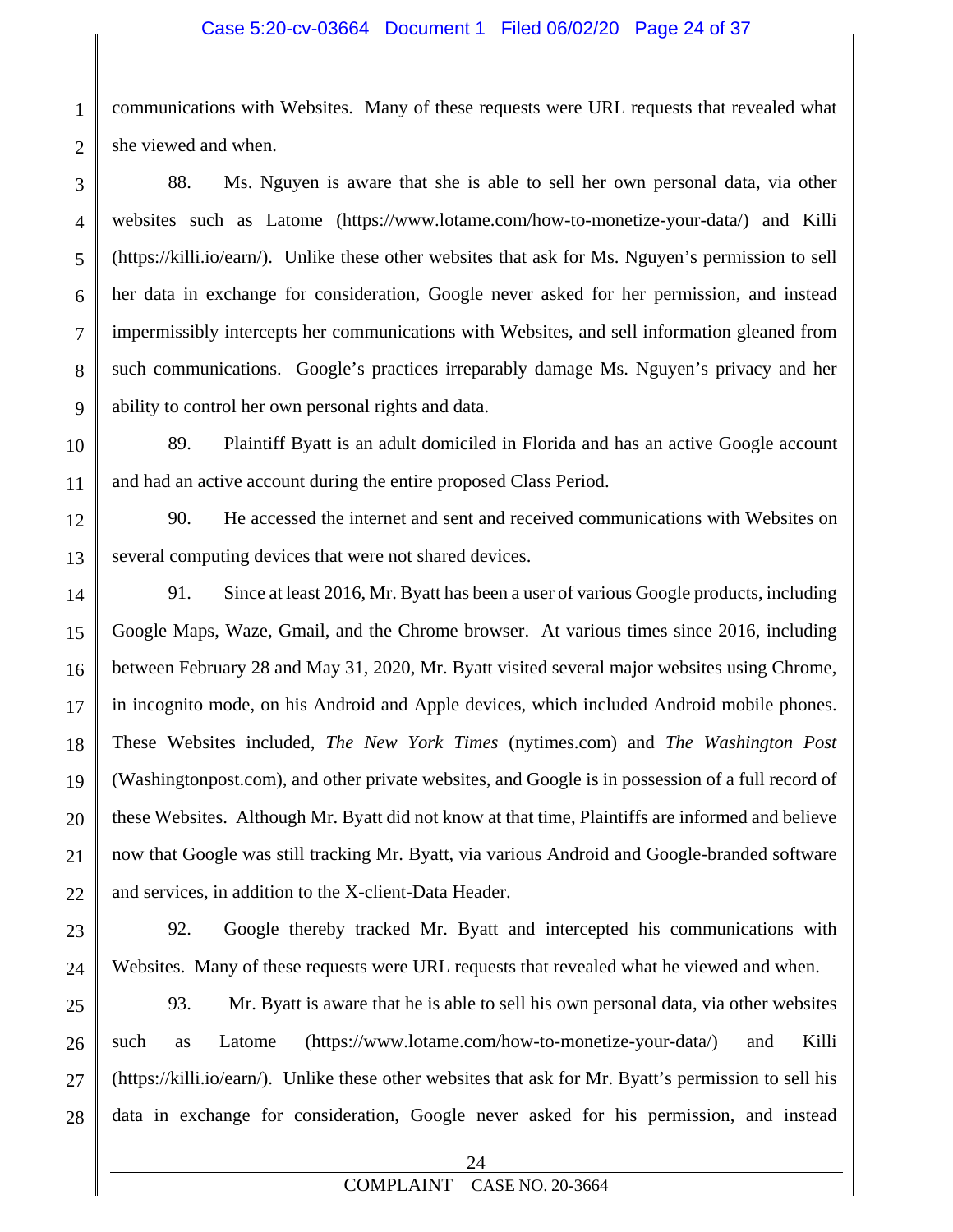1 2 3 impermissibly intercepts his communications with Websites, and sell information gleaned from such communications. Google's practices irreparably damage Mr. Byatt's privacy and his ability to control his own personal rights and data.

94. None of these Plaintiffs consented to the tracking and interception of their confidential communications made while browsing in "private browsing mode."

4

5

6

7

8

9

10

11

12

13

14

15

16

17

18

19

20

21

22

23

24

25

26

27

28

#### **IX. CLASS ACTION ALLEGATIONS**

95. This is a class action pursuant to Rules 23(a) and (b)(3) of the Federal Rules of Civil

Procedure on behalf of the following Classes and Subclasses:

• Class 1 – All Android device owners who viewed a website page containing Google Analytics or Ad Manager using such a device, and who were (a) in "private browsing mode" on that device's browser, and (b) did not log into their Google account on that device's browser during that session, but whose communications, including identifying information and online browsing history, Defendant Google nevertheless intercepted, received, or collected from June 1, 2016 through the present (the "Class Period").

Class  $2 - All$  individuals with a Google account who accessed a website page containing Google Analytics or Ad Manager using any non-android device, and who were (a) in "private browsing mode" in that device's browser, and (b) did not log into their Google account on that device's web browser during that session, but whose communications, including identifying information and online browsing history, Defendant Google nevertheless intercepted, received, or collected from June 1, 2016 through the present (the "Class Period").

96. Excluded from the Class are: (1) the Court (including any Judge or Magistrate presiding over this action and any members of their families); (2) Defendants, its subsidiaries, parents, predecessors, successors and assigns, including any entity in which any of them have a controlling interest and its officers, directors, employees, affiliates, legal representatives; (3) persons who properly execute and file a timely request for exclusion from the Class; (4) persons whose claims in this matter have been finally adjudicated on the merits or otherwise released; (5) Plaintiffs' counsel, Class counsel and Defendants' counsel; and (6) the legal representatives, successors, and assigns of any such excluded persons.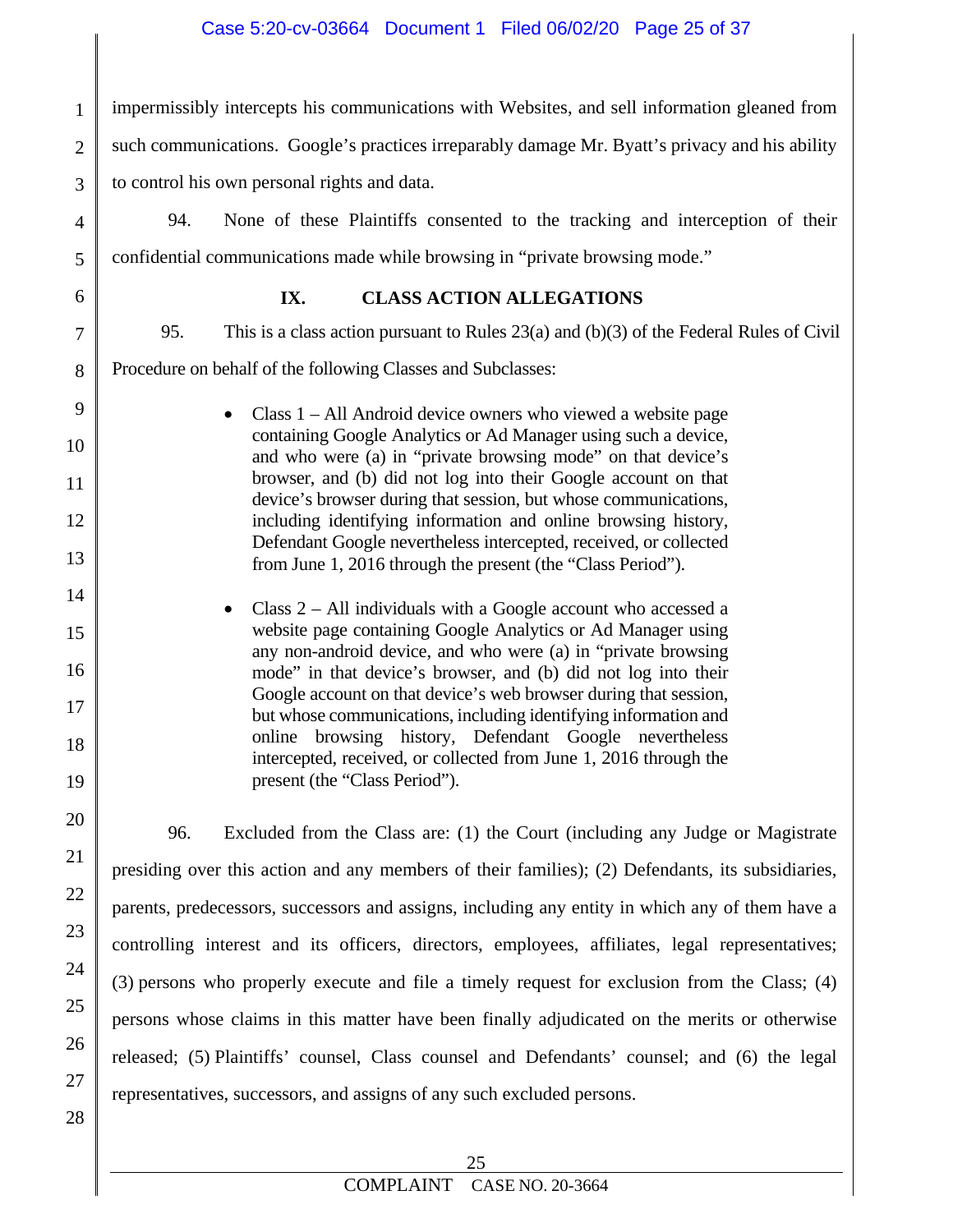#### Case 5:20-cv-03664 Document 1 Filed 06/02/20 Page 26 of 37

1 2 3 4 5 6 97. **Ascertainability**: Membership of the Class is defined based on objective criteria and individual members will be identifiable from Defendants' records, including from Google's massive data storage, consumer accounts, and enterprise services. Based on information readily accessible to it, Google can identify members of the Class who own an Android device or have a non-Android device with an associated Google account, who were victims of Google's impermissible interception, receipt, or tracking of communications as alleged herein.

7 8 9 10 98. **Numerosity**: The Class likely consists of millions of individuals. Accordingly, members of the Class are so numerous that joinder of all members is impracticable. Class members can be identified from Defendants' records, including from Google's consumer accounts and enterprise services.

11 12 13 99. **Predominant Common Questions**: Common questions of law and fact exist as to all members of the Class and predominate over any questions affecting solely individual members of the Class. Common questions for the Class include, but are not limited to, the following:

14 15 16 17 a. Whether Google represented that the Class could control what communications of user information, browsing history, and web activity data were intercepted, received, or collected by Google;

18

19

20

21

22

23

24

25

26

27

- b. Whether Google gave the Class a reasonable expectation of privacy that their communications of user information, browsing history, and web activity data were not being intercepted, received, or collected by Google when the Class was using a browser while in "private browsing mode";
	- c. Whether Google in fact intercepted, received, or collected communications of user information, browsing history, and web activity from the Class when the Class was using a browser while in "private browsing mode";
	- d. Whether Google's practice of intercepting, receiving, or collecting communications of user information, browsing history, and web activity violated state and federal privacy laws;
	- e. Whether Google's practice of intercepting, receiving, or collecting communications of user information, browsing history, and web activity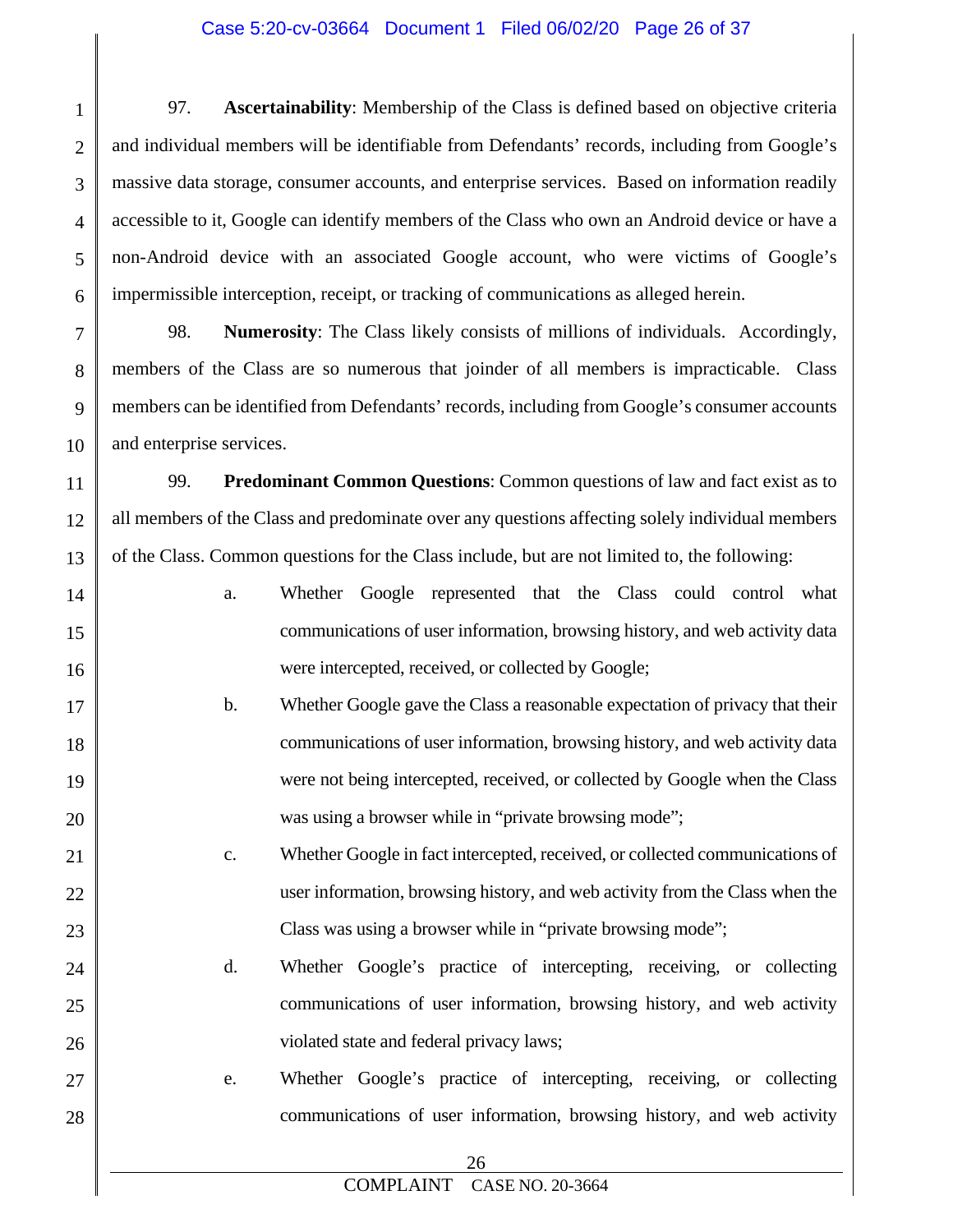violated state and federal anti-wiretapping laws;

1

2

3

4

5

6

7

8

9

10

11

12

- f. Whether Google's practice of intercepting, receiving, or collecting communications of user information, browsing history, and web activity violated any other state and federal tort laws;
- g. Whether Plaintiffs and the Class are entitled to declaratory and/or injunctive relief to enjoin the unlawful conduct alleged herein; and
	- h. Whether Plaintiffs and the Class have sustained damages as a result of Google's conduct, and if so, what is the appropriate measure of damages or restitution.

100. **Typicality**: Plaintiffs' claims are typical of the claims of other Class members, as all members of the Class were uniformly affected by Google's wrongful conduct in violation of federal and state law as complained of herein.

13 14 15 16 17 18 101. **Adequacy**: Plaintiffs will fairly and adequately protect the interests of the members of the Class and have retained counsel that is competent and experienced in class action litigation, including nationwide class actions and privacy violations. Plaintiffs and their counsel have no interest that is in conflict with, or otherwise antagonistic to the interests of the other Class members. Plaintiffs and their counsel are committed to vigorously prosecuting this action on behalf of the members of the Class, and they have the resources to do so.

19 20 21 22 23 24 25 26 102. **Superiority**: A class action is superior to all other available methods for the fair and efficient adjudication of this controversy since joinder of all members is impracticable. This proposed class action presents fewer management difficulties than individual litigation, and provides the benefits of a single adjudication, economies of scale, and comprehensive supervision by a single, able court. Furthermore, as the damages individual Class members have suffered may be relatively small, the expense and burden of individual litigation make it impossible for members of the Class to individually redress the wrongs done to them. There will be no difficulty in management of this action as a class action.

27 28 103. **California Law Applies to the Entire Class**: California's substantive laws apply to every member of the Class, regardless of where in the United States the Class member resides.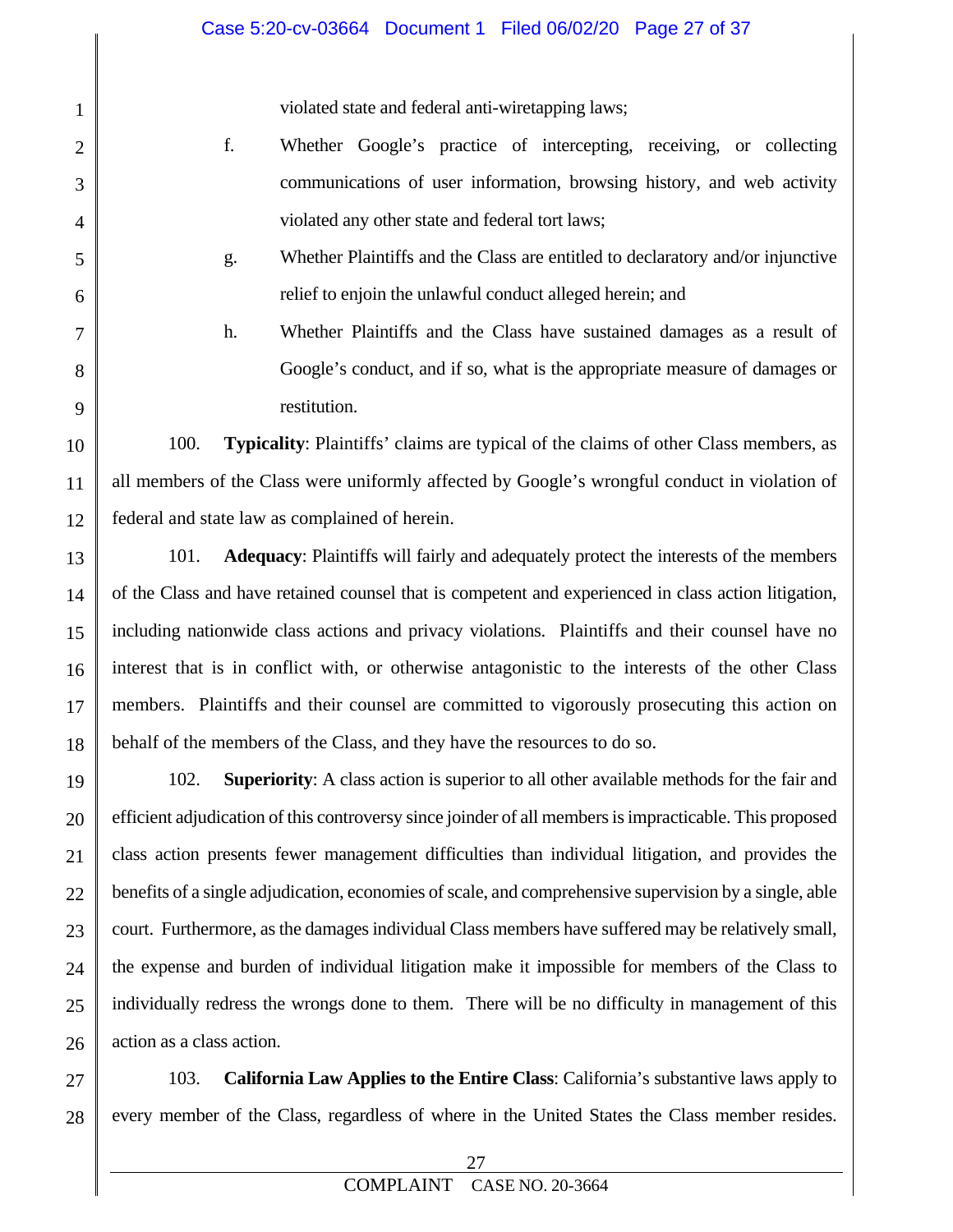#### Case 5:20-cv-03664 Document 1 Filed 06/02/20 Page 28 of 37

1 2 3 4 5 6 7 8 9 10 11 12 13 14 15 16 17 Defendants' own Terms of Service explicitly states "California law will govern all disputes arising out of or relating to these terms, service specific additional terms, or any related services, regardless of conflict of laws rules. These disputes will be resolved exclusively in the federal or state courts of Santa Clara County, California, USA, and you and Google consent to personal jurisdiction in those courts." By choosing California law for the resolution of disputes covered by its Terms of Service, Google concedes that it is appropriate for this Court to apply California law to the instant dispute. Further, California's substantive laws may be constitutionally applied to the claims of Plaintiffs and the Class under the Due Process Clause, *see* U.S. CONST. amend. XIV, § 1, and the Full Faith and Credit Clause, *see* U.S. CONST. art. IV, § 1, of the U.S. Constitution. California has significant contact, or significant aggregation of contacts, to the claims asserted by the Plaintiffs and all Class members, thereby creating state interests that ensure that the choice of California state law is not arbitrary or unfair. Defendants' decision to reside in California and avail itself of California's laws, and to engage in the challenged conduct from and emanating out of California, renders the application of California law to the claims herein constitutionally permissible. The application of California laws to the Class is also appropriate under California's choice of law rules because California has significant contacts to the claims of Plaintiffs and the proposed Class, and California has a greatest interest in applying its laws here.

18 19 20 104. Plaintiffs reserve the right to revise the foregoing class allegations and definitions based on facts learned and legal developments following additional investigation, discovery, or otherwise.

21

22 23

24

#### **VIOLATION OF THE FEDERAL WIRETAP ACT, 18 U.S.C. § 2510,** *ET. SEQ.*

**X. COUNTS**

 **COUNT I**

105. Plaintiffs hereby incorporate paragraphs 1 to 104 as if fully stated herein.

25 26 27 106. The Federal Wiretap Act, as amended by the Electronic Communications Privacy Act of 1986, prohibits the intentional interception of the contents any wire, oral, or electronic communication through the use of a device. 18 U.S.C. § 2511.

28

107. The Wiretap Act protects both the sending and receipt of communications.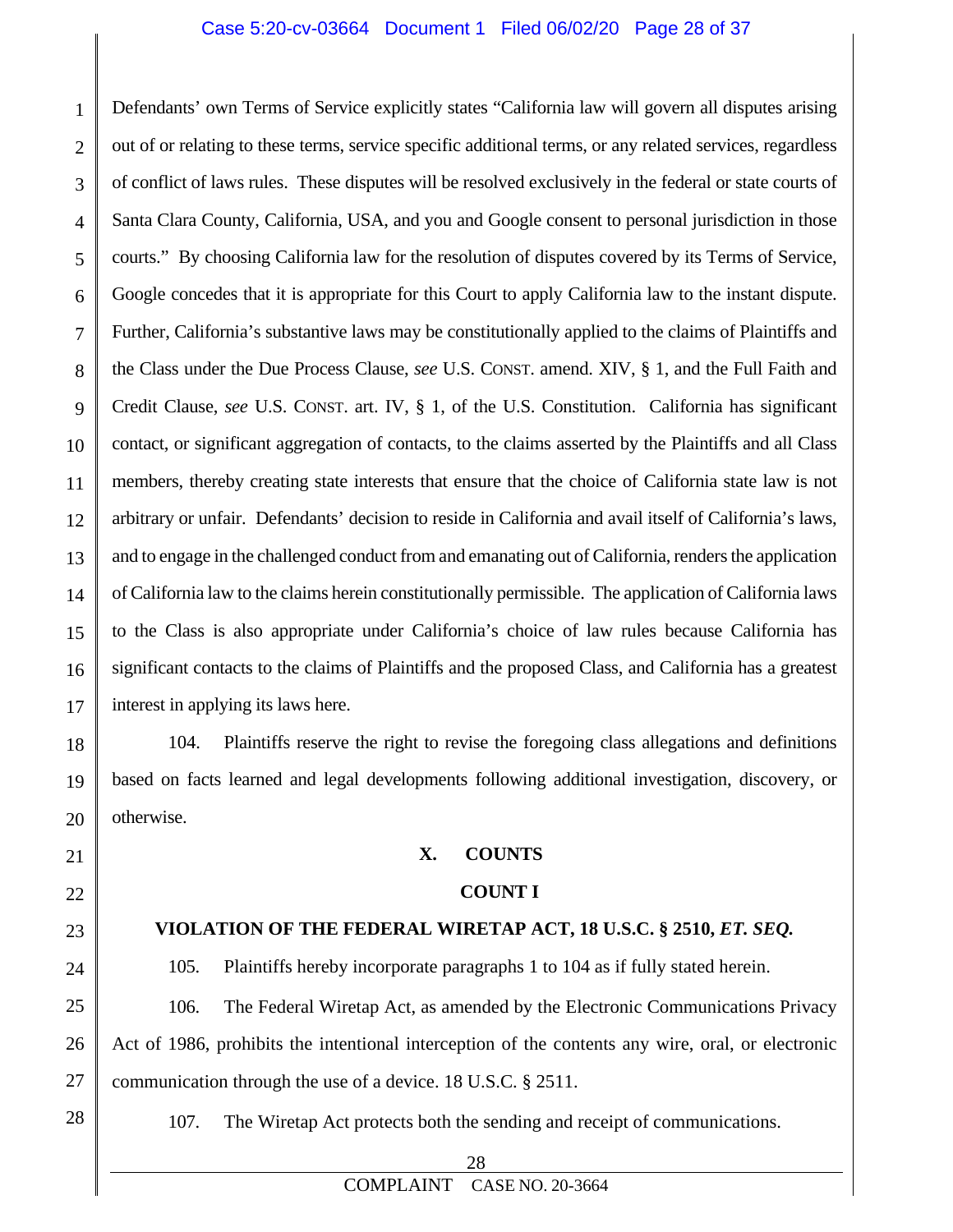108. 18 U.S.C. § 2520(a) provides a private right of action to any person whose wire, oral or electronic communication is intercepted.

109. Google's actions in intercepting and tracking user communications while they were browsing the internet using a browser while in "private browsing mode" was intentional. On information and belief, Google is aware that it is intercepting communications in these circumstances and has taken no remedial action.

7 8 9 10 11 110. Google's interception of internet communications that the Plaintiffs were sending and receiving while browsing the internet using a browser while in "private browsing mode" was done contemporaneously with the Plaintiffs' sending and receipt of those communications. In fact, Google received the communications before the communication between the Plaintiffs and the various websites were completed.

12 13 14 15 111. The communications intercepted by Google included "contents" of electronic communications made from the Plaintiffs to Websites other than Google in the form of detailed URL requests, webpage browsing histories, and search queries which Plaintiffs sent to those websites and for which Plaintiffs received communications in return from those websites.

16 17 18 19 20 21 112. The transmission of data between Plaintiffs and the websites on which Google tracked and intercepted their communications without authorization while they were in "private browsing mode" were "transfer[s] of signs, signals, writing, . . . data, [and] intelligence of [some] nature transmitted in whole or in part by a wire, radio, electromagnetic, photoelectronic, or photooptical system that affects interstate commerce[,]" and were therefore "electronic communications" within the meaning of 18 U.S.C. § 2510(12).

22

23

24

25

26

27

28

1

2

3

4

5

6

113. The following constitute "devices" within the meaning of 18 U.S.C. § 2510(5):

- a. The computer codes and programs Google used to track the Plaintiffs' communications while they were in "private browsing mode";
- b. The Plaintiffs' browsers and mobile applications;
- c. The Plaintiffs' computing and mobile devices;
- d. Google's web and ad servers;
- e. The web and ad-servers of websites from which Google tracked and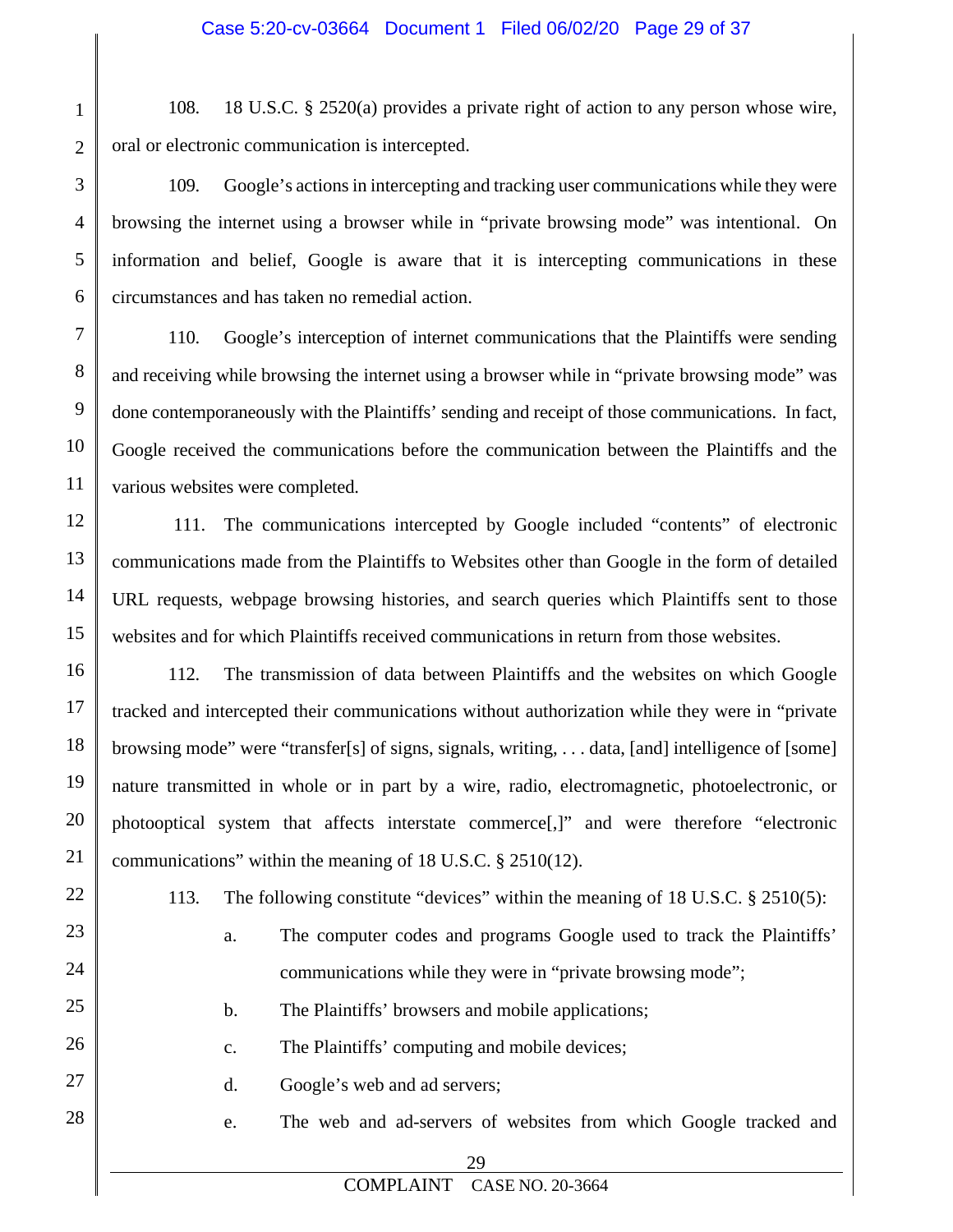intercepted the Plaintiffs' communications while they were using a web browser in "private browsing mode";

- f. The computer codes and programs used by Google to effectuate its tracking and interception of the Plaintiffs' communications while using a web browser while in "private browsing mode"; and
- g. The plan Google carried out to effectuate its tracking and interception of the Plaintiffs' communications while using a web browser while in "private browsing mode."

9 10 11 12 13 14 15 114. Google was not an authorized party to the communication because the Plaintiffs were unaware of Google's redirecting of the referer URLs and webpage browsing histories to Google itself, did not knowingly send any communication to Google, were browsing the internet using a browser while in "private browsing mode," when Google intercepted the communications between the Plaintiffs and websites other than Google. Google could not manufacture its own status as a party to the Plaintiffs' communications with others by surreptitiously redirecting or intercepting those communications.

16 17 18 115. As illustrated herein, "the" communications between the Plaintiffs and websites were simultaneous to, but *separate* from, the channel through which Google acquired the contents of those communications.

19 20 21 22 23 24 25 26 27 116. The Plaintiffs did not consent to Google's continued gathering of the user's communications after enabling "private browsing mode on their web browser," and thus never consented to Google's interception of their communications. Indeed, Google represented to Plaintiffs and the public that users could "control . . . what information [they] share with Google" and "browse the web privately" by browsing in "private browsing mode." Moreover, the communications intercepted by Google were plainly confidential, which is evidenced by the fact that Plaintiffs enabled "private browsing mode" in a manner consistent with Google's own recommendations to prevent sharing of information with Google prior to accessing or communicating with the referer URLs and webpage browsing histories.

28

1

2

3

4

5

6

7

8

117. After intercepting the communications, Google then used the contents of the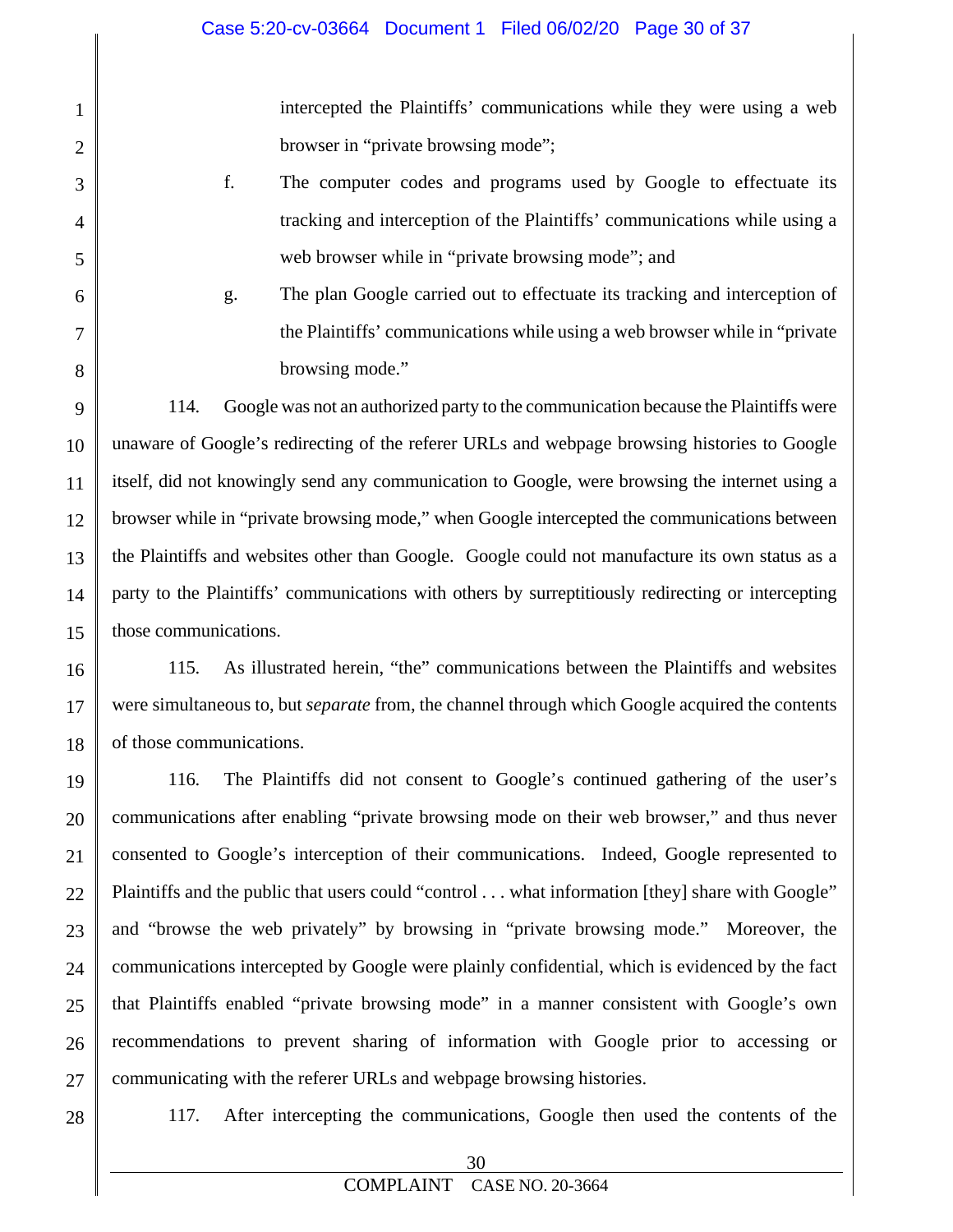1 2 communications knowing or having reason to know that such information was obtained through the interception of electronic communications in violation of 18 U.S.C. § 2511(1)(a).

118. As a result of the above actions and pursuant to 18 U.S.C. § 2520, the Court may assess statutory damages to Plaintiffs and the Class members; injunctive and declaratory relief; punitive damages in an amount to be determined by a jury, but sufficient to prevent the same or similar conduct by Defendants in the future, and a reasonable attorney's fee and other litigation costs reasonably incurred.

#### **COUNT II**

#### **VIOLATION OF THE CALIFORNIA INVASION OF PRIVACY ACT ("CIPA") CALIFORNIA PENAL CODE §§ 631 AND 632**

119. Plaintiffs hereby incorporate paragraphs 1 to 118 as if fully stated herein.

120. The California Invasion of Privacy Act is codified at Cal. Penal Code §§ 630 to

638. The Act begins with its statement of purpose:

The Legislature hereby declares that advances in science and technology have led to the development of new devices and techniques for the purpose of eavesdropping upon private communications and that the invasion of privacy resulting from the continual and increasing use of such devices and techniques has created a serious threat to the free exercise of personal liberties and cannot be tolerated in a free and civilized society.

Cal. Penal Code § 630.

3

4

5

6

7

8

9

10

11

12

13

14

15

16

17

18

19

20

21

22

23

24

25

26

27

28

121. California Penal Code § 631(a) provides, in pertinent part:

Any person who, by means of any machine, instrument, or contrivance, or in any other manner . . . willfully and without the consent of all parties to the communication, or in any unauthorized manner, reads, or attempts to read, or to learn the contents or meaning of any message, report, or communication while the same is in transit or passing over any wire, line, or cable, or is being sent from, or received at any place within this state; or who uses, or attempts to use, in any manner, or for any purpose, or to communicate in any way, any information so obtained, or who aids, agrees with, employs, or conspires with any person or persons to lawfully do, or permit, or cause to be done any of the acts or things mentioned above in this section, is punishable by a fine not exceeding two thousand five hundred dollars . . . .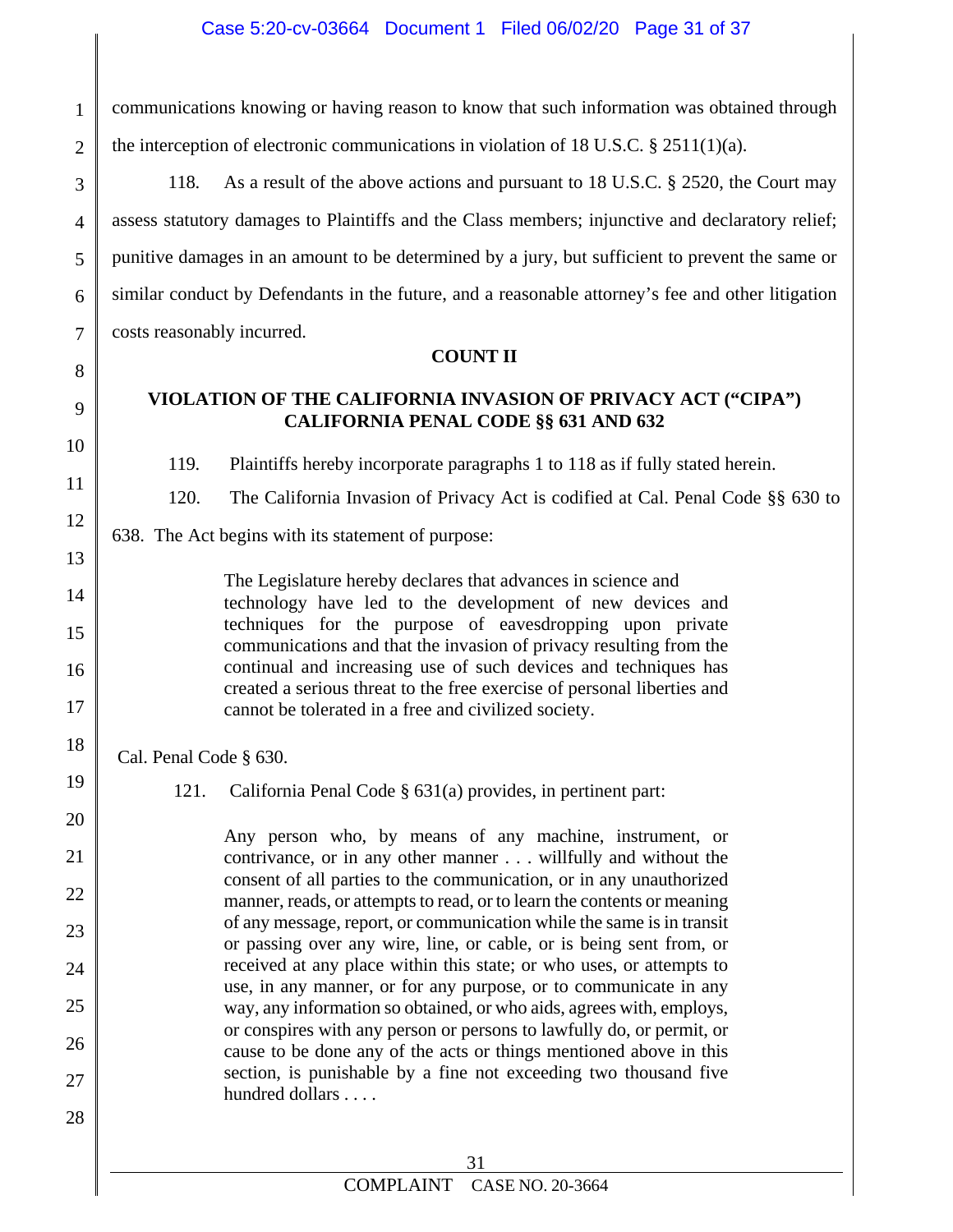122. California Penal Code § 632(a) provides, in pertinent part:

1

2

3

4

5

6

7

8

9

10

11

12

13

14

15

16

17

18

19

20

21

22

23

24

25

26

27

28

A person who, intentionally and without the consent of all parties to a confidential communication, uses an electronic amplifying or recording device to eavesdrop upon or record the confidential communication, whether the communication is carried on among the parties in the presence of one another or by means of a telegraph, telephone, or other device, except a radio, shall be punished by a fine not exceeding two thousand five hundred dollars . . . .

123. Under either section of the CIPA, a defendant must show it had the consent of all parties to a communication.

124. Google has its principal place of business in California; designed, contrived and effectuated its scheme to track its users while they were browsing the internet from a browser while in "private browsing mode"; and has adopted California substantive law to govern its relationship with its users.

125. At all relevant times, Google's tracking and interceptions of the Plaintiffs' internet communications while using a browser in "private browsing mode" was without authorization and consent from the Plaintiffs.

126. Google's non-consensual tracking of the Plaintiffs' internet communications who were on their web browser or using a browser in "private browsing mode" was designed to attempt to learn at least some meaning of the content in the URLs.

127. The following items constitute "machine[s], instrument[s], or contrivance[s]" under the CIPA, and even if they do not, Google's deliberate and admittedly purposeful scheme that facilitated its interceptions falls under the broad statutory catch-all category of "any other manner":

- a. The computer codes and programs Google used to track the Plaintiffs' communications while they were in "private browsing mode";
- b. The Plaintiffs' browsers and mobile applications;
- c. The Plaintiffs' computing and mobile devices;
- d. Google's web and ad servers;
	- e. The web and ad-servers of websites from which Google tracked and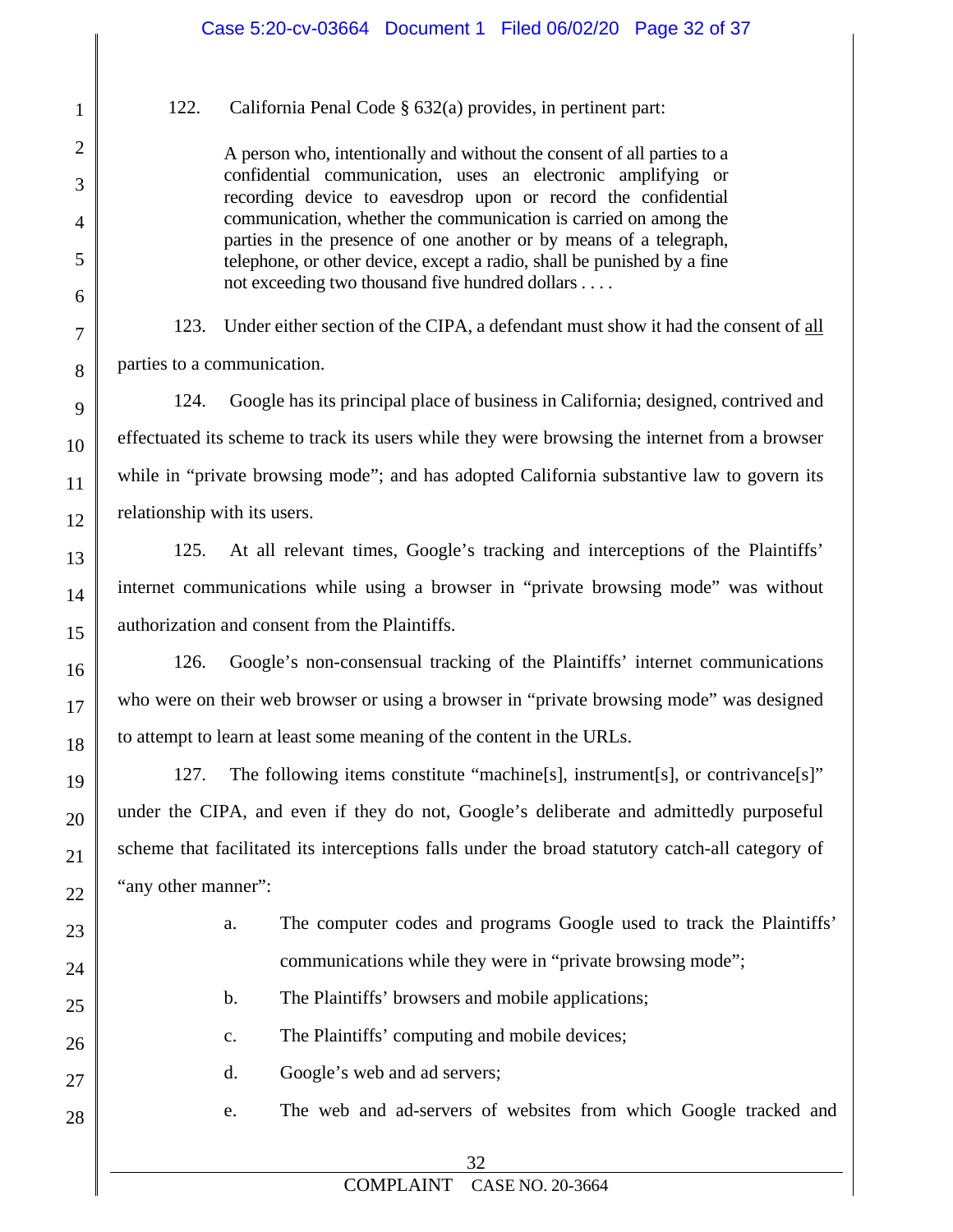1 2 3 4 5 6 7 8 9 10 11 12 13 14 15 16 17 18 19 20 21 22 23 24 25 26 27 28 intercepted the Plaintiffs' communications while they were using a web browser in "private browsing mode"; f. The computer codes and programs used by Google to effectuate its tracking and interception of the Plaintiffs' communications while using a web browser in "private browsing mode"; and g. The plan Google carried out to effectuate its tracking and interception of the Plaintiffs' communications while using a browser in "private browsing mode." 128. Plaintiffs and the Class members have suffered loss by reason of these violations, including, but not limited to, violation of their rights to privacy and loss of value in their personally-identifiable information. 129. Pursuant to California Penal Code § 637.2, Plaintiffs and the Class members have been injured by the violations of California Penal Code §§ 631 and 632, and each seek damages for the greater of \$5,000 or three times the amount of actual damages, as well as injunctive relief. **COUNT III INVASION OF PRIVACY** 130. Plaintiffs hereby incorporate paragraphs 1 and 129 as if fully stated herein. 131. The right to privacy in California's constitution creates a right of action against private entities such as Google. 132. The principal purpose of this constitutional right was to protect against unnecessary information gathering, use, and dissemination by public and private entities, including Google. 133. To plead a California constitutional privacy claim, a plaintiff must show an invasion of (1) a legally protected privacy interest; (2) where the plaintiff had a reasonable expectation of privacy in the circumstances; and (3) conduct by the defendant constituting a serious invasion of privacy. 134. As described herein, Google has intruded upon the following legally protected privacy interests: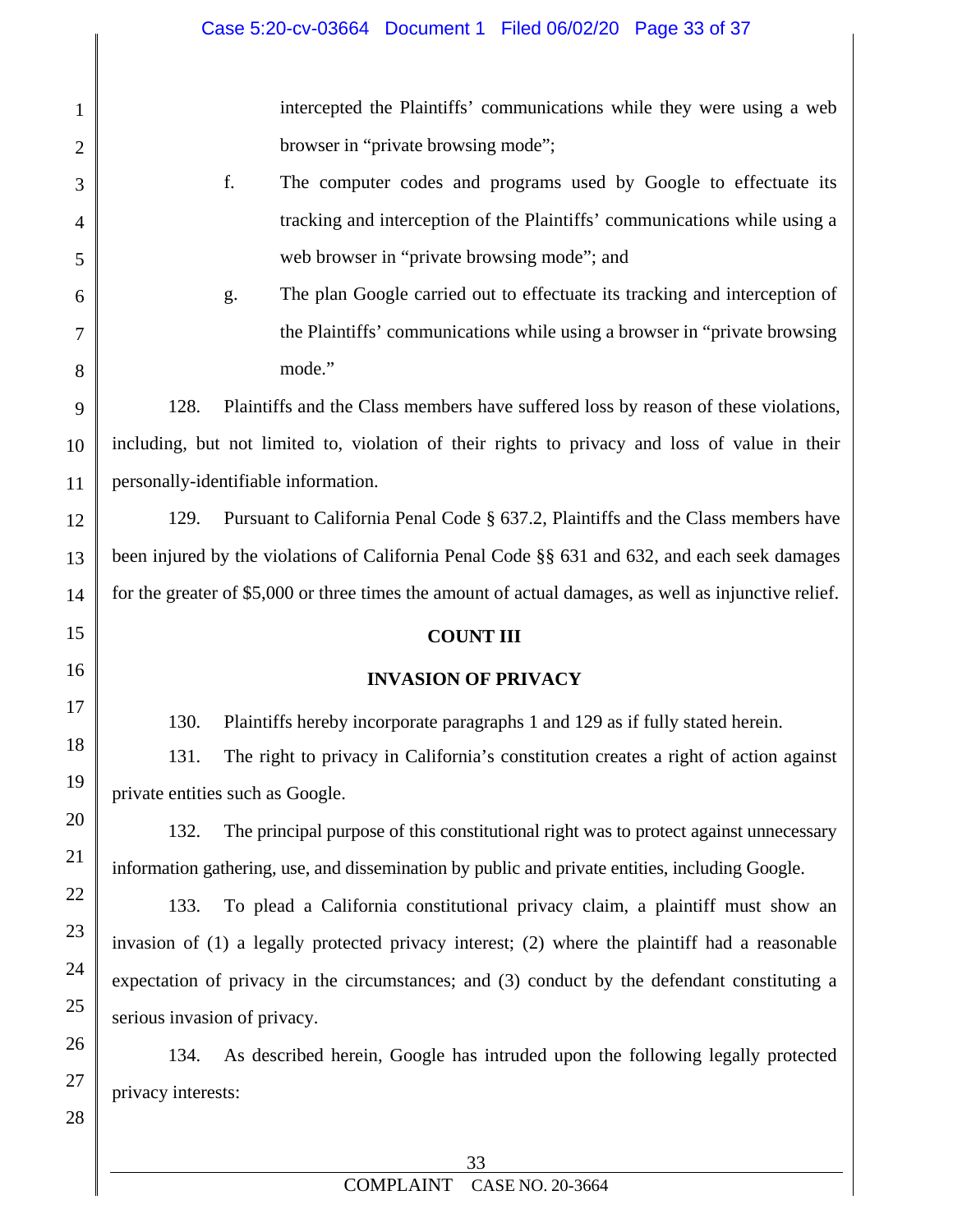|                                                                                                   | Case 5:20-cv-03664 Document 1 Filed 06/02/20 Page 34 of 37                              |
|---------------------------------------------------------------------------------------------------|-----------------------------------------------------------------------------------------|
|                                                                                                   | The Federal Wiretap Act as alleged herein;<br>a.                                        |
|                                                                                                   | The California Wiretap Act as alleged herein;<br>$\mathbf b$ .                          |
|                                                                                                   | A Fourth Amendment right to privacy contained on personal computing<br>$\mathbf{C}$ .   |
|                                                                                                   | devices, including web-browsing history, as explained by the United States              |
|                                                                                                   | Supreme Court in the unanimous decision of Riley v. California;                         |
|                                                                                                   | The California Constitution, which guarantees Californians the right to<br>d.           |
|                                                                                                   | privacy;                                                                                |
|                                                                                                   | Google's Privacy Policy and policies referenced therein, and other public<br>e.         |
|                                                                                                   | promises it made not to track or intercept the Plaintiffs' communications or            |
|                                                                                                   | access their computing devices and web-browsers while browsing in                       |
|                                                                                                   | "private browsing mode."                                                                |
|                                                                                                   | Plaintiffs had a reasonable expectation of privacy under the circumstances in that      |
| Plaintiffs could not reasonably expect Google would commit acts in violation of federal and state |                                                                                         |
| civil and criminal laws; and Google affirmatively promised users it would not track their         |                                                                                         |
| communications or access their computing devices or web-browsers while they were using a web      |                                                                                         |
| browser while in "private browsing mode."                                                         |                                                                                         |
| Google's actions constituted a serious invasion of privacy in that it:                            |                                                                                         |
|                                                                                                   | Invaded a zone of privacy protected by the Fourth Amendment, namely the<br>a.           |
|                                                                                                   | right to privacy in data contained on personal computing devices, including             |
|                                                                                                   | web search and browsing histories;                                                      |
|                                                                                                   | Violated several federal criminal laws, including the Wiretap Act;<br>$\mathbf b$ .     |
|                                                                                                   | Violated dozens of state criminal laws on wiretapping and invasion of<br>$\mathbf{C}$ . |
|                                                                                                   | privacy, including the California Invasion of Privacy Act;                              |
|                                                                                                   | Invaded the privacy rights of hundreds of millions of Americans without<br>d.           |
|                                                                                                   | their consent; and                                                                      |
|                                                                                                   | Constituted the unauthorized taking of valuable information from hundreds<br>e.         |
|                                                                                                   | of millions of Americans through deceit;                                                |
| 137.                                                                                              | Committing criminal acts against hundreds of millions of Americans constitutes an       |
|                                                                                                   | 34<br><b>COMPLAINT</b><br>CASE NO. 20-3664                                              |
|                                                                                                   | 135.<br>136.                                                                            |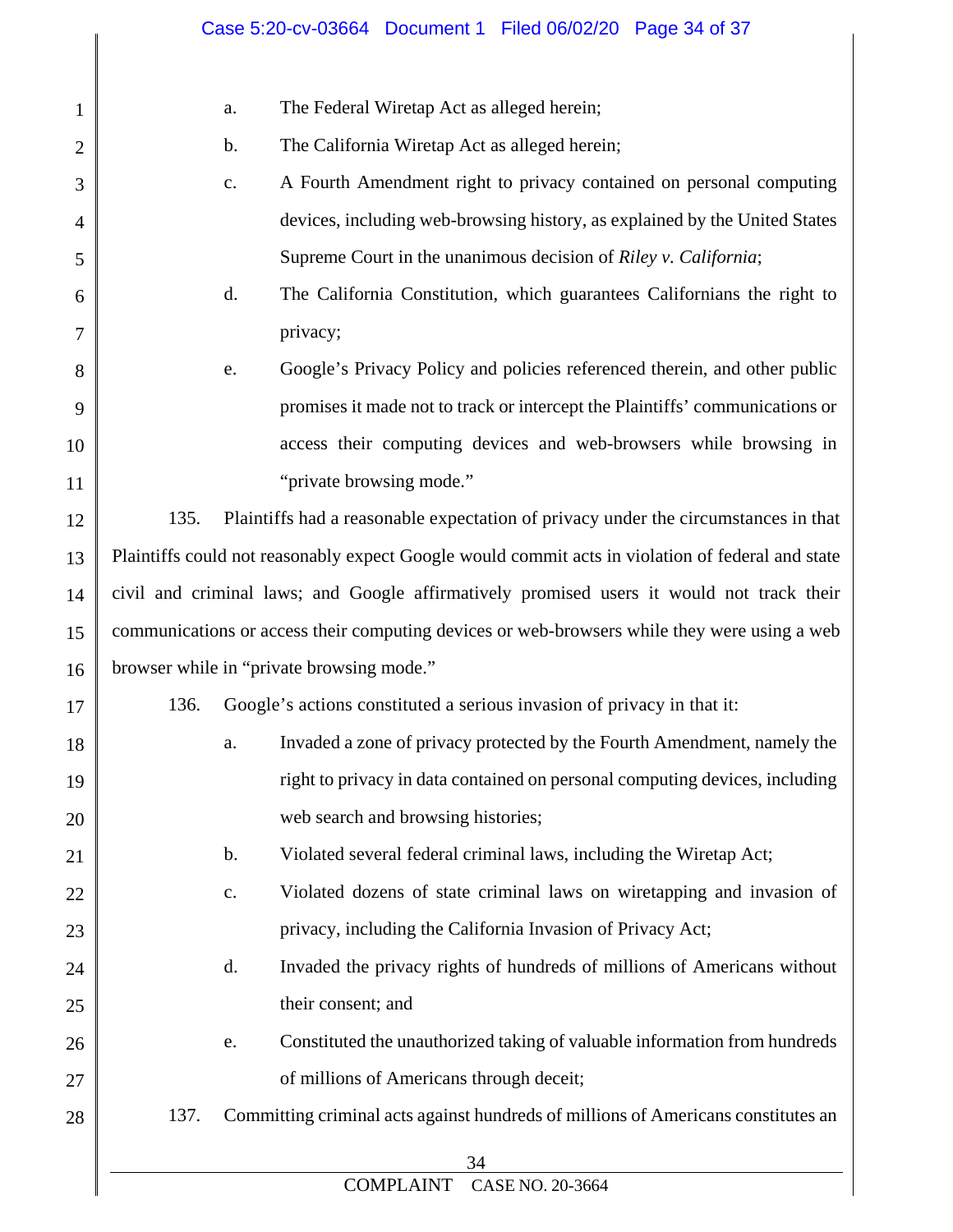egregious breach of social norms that is highly offensive.

138. The surreptitious and unauthorized tracking of the internet communications of millions of Americans, particularly where, as here, they have taken active (and recommended) measures to ensure their privacy, constitutes an egregious breach of social norms that is highly offensive.

6 7 8 9 139. Google's intentional intrusion into Plaintiffs' internet communications and their computing devices and web-browsers was highly offensive to a reasonable person in that Google violated federal and state criminal and civil laws designed to protect individual privacy and against theft.

10 11 140. The taking of personally-identifiable information from hundreds of millions of Americans through deceit is highly offensive behavior.

12

17

18

19

20

21

22

23

1

2

3

4

5

141. Secret monitoring of web private browsing is highly offensive behavior.

13 14 142. Wiretapping and surreptitious recording of communications is highly offensive behavior.

15 16 143. Google lacked a legitimate business interest in tracking users while browsing the internet on a browser while in "private browsing mode," without their consent.

144. Plaintiffs and the Class members have been damaged by Google's invasion of their privacy and are entitled to just compensation and injunctive relief.

#### **COUNT IV**

#### **INTRUSION UPON SECLUSION**

145. Plaintiffs hereby incorporate paragraphs 1 to 144 as if fully stated herein.

146. Plaintiffs asserting claims for intrusion upon seclusion must plead (1) intrusion into a private place, conversation, or matter; (2) in a manner highly offensive to a reasonable person.

24 25 26 27 147. In carrying out its scheme to track and intercept Plaintiffs' communications while they were using a browser while in "private browsing mode" in violation of its own privacy promises, Google intentionally intruded upon the Plaintiffs' solitude or seclusion in that it effectively placed itself in the middle of conversations to which it was not an authorized party.

28

148. Google's tracking and interception were not authorized by the Plaintiffs, the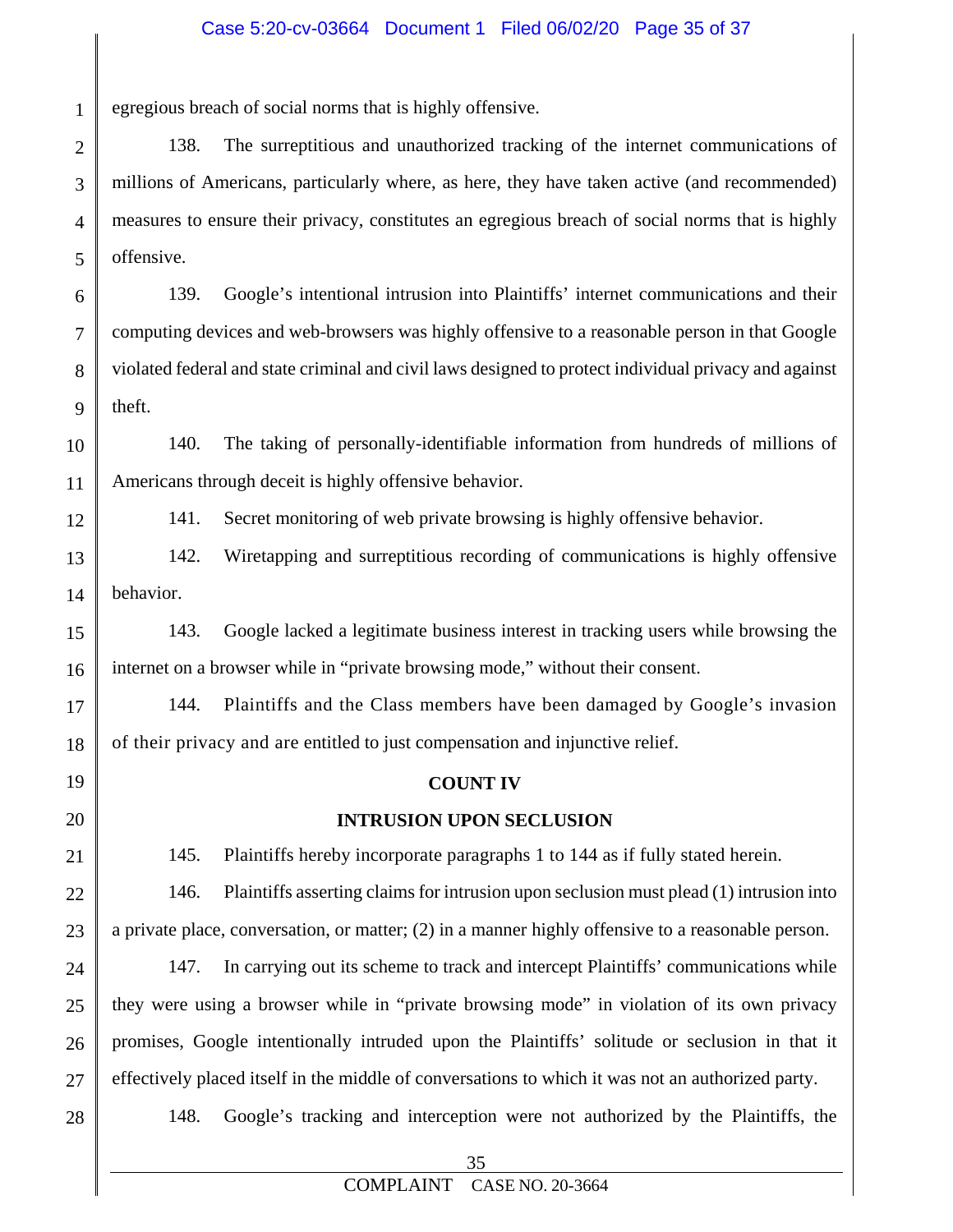#### Case 5:20-cv-03664 Document 1 Filed 06/02/20 Page 36 of 37

websites with which they were communicating, or even the Plaintiffs' web-browsers.

2 3 4 5 149. Google's intentional intrusion into their internet communications and their computing devices and web-browsers was highly offensive to a reasonable person in that they violated federal and state criminal and civil laws designed to protect individual privacy and against theft.

6 7 8 150. The taking of personally-identifiable information from hundreds of millions of Americans through deceit is highly offensive behavior, particularly where, as here, Plaintiffs took active (and recommended) measures to ensure their privacy.

9

1

151. Secret monitoring of web private browsing is highly offensive behavior.

10 11 152. Wiretapping and surreptitious recording of communications is highly offensive behavior.

12 13 14 15 16 153. Public polling on internet tracking has consistently revealed that the overwhelming majority of Americans believe it is important or very important to be "in control of who can get information" about them; to not be tracked without their consent; and to be in "control[] of what information is collected about [them]." The desire to control one's information is only heightened while a person is browsing the internet in "private browsing mode."

17 18 19 154. Plaintiffs and the Class members have been damaged by Google's invasion of their privacy and are entitled to reasonable compensation including but not limited to disgorgement of profits related to the unlawful internet tracking.

20

21

#### **PRAYER FOR RELIEF**

WHEREFORE, Plaintiffs respectfully request that this Court:

22 23 A. Certify this action is a class action pursuant to Rule 23 of the Federal Rules of Civil Procedure;

24 25 26 B. Award compensatory damages, including statutory damages where available, to Plaintiffs and the Class members against Defendants for all damages sustained as a result of Defendants' wrongdoing, in an amount to be proven at trial, including interest thereon;

27

28

C. Ordering Defendants to disgorge revenues and profits wrongfully obtained;

D. Permanently restrain Defendants, and their officers, agents, servants, employees